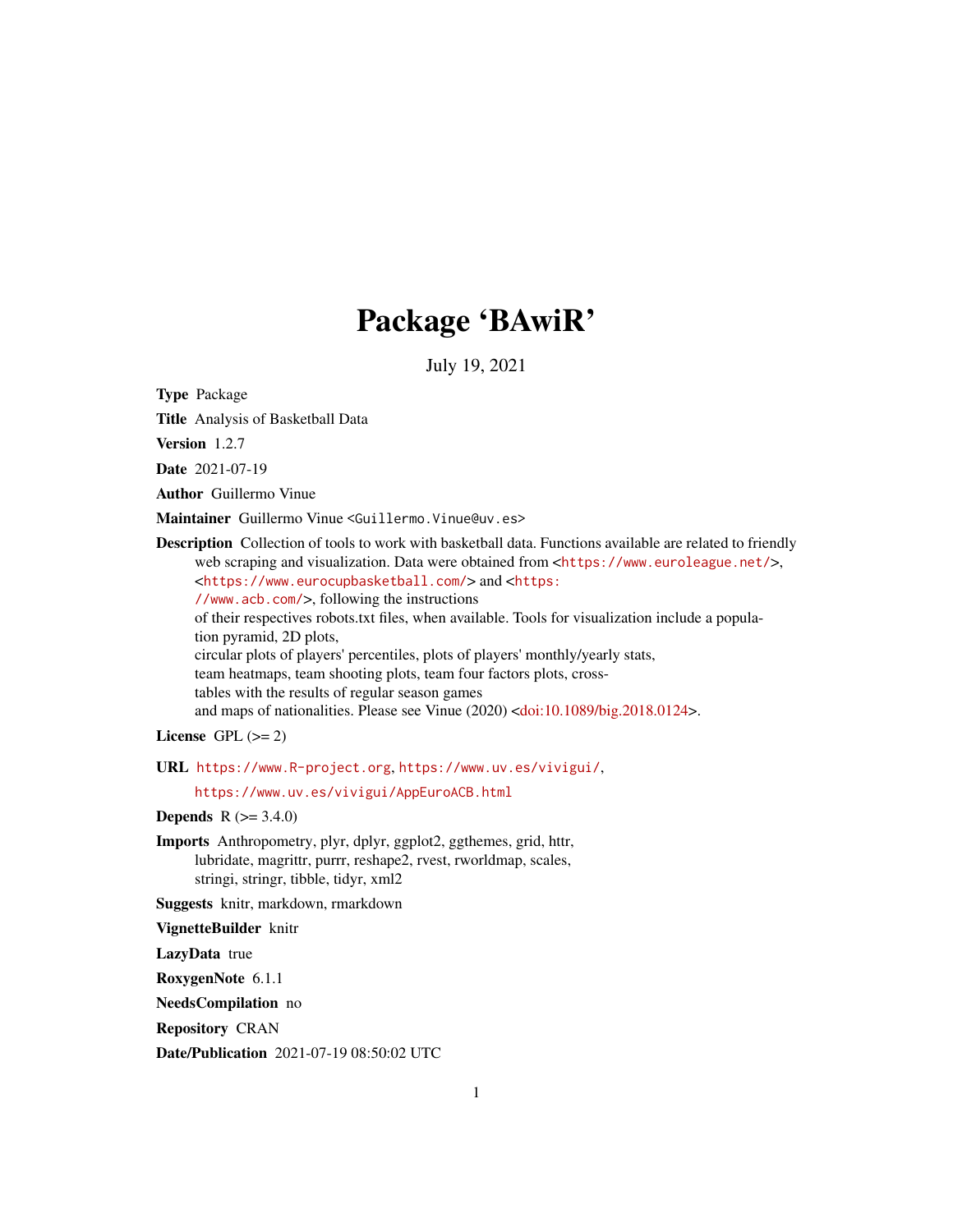# R topics documented:

| 3                                                                                                                                                                                                                                  |
|------------------------------------------------------------------------------------------------------------------------------------------------------------------------------------------------------------------------------------|
| $\overline{4}$                                                                                                                                                                                                                     |
| 5                                                                                                                                                                                                                                  |
| 5                                                                                                                                                                                                                                  |
| 6                                                                                                                                                                                                                                  |
| $\overline{7}$                                                                                                                                                                                                                     |
| do_four_factors_df \\code \\code \\code \\code \\code \\code \\code \\code \\code \\code \\code \\code \\code \\code \\code \\code \\code \\code \\code \\code \\code \\code \\code \\code \\code \\code \\code \\code \\code<br>8 |
| 9                                                                                                                                                                                                                                  |
| 10                                                                                                                                                                                                                                 |
| 11                                                                                                                                                                                                                                 |
| 12                                                                                                                                                                                                                                 |
| 13                                                                                                                                                                                                                                 |
| 14                                                                                                                                                                                                                                 |
| 15                                                                                                                                                                                                                                 |
| 16                                                                                                                                                                                                                                 |
| 16                                                                                                                                                                                                                                 |
| 17                                                                                                                                                                                                                                 |
| 17                                                                                                                                                                                                                                 |
| 18                                                                                                                                                                                                                                 |
| 19                                                                                                                                                                                                                                 |
| 21                                                                                                                                                                                                                                 |
| 22                                                                                                                                                                                                                                 |
|                                                                                                                                                                                                                                    |
| 26                                                                                                                                                                                                                                 |
| 27                                                                                                                                                                                                                                 |
| 28                                                                                                                                                                                                                                 |
| 29                                                                                                                                                                                                                                 |
| 30                                                                                                                                                                                                                                 |
| 31                                                                                                                                                                                                                                 |
| 32                                                                                                                                                                                                                                 |
| 33                                                                                                                                                                                                                                 |
| 34                                                                                                                                                                                                                                 |
| 35                                                                                                                                                                                                                                 |
| 36                                                                                                                                                                                                                                 |
| 38                                                                                                                                                                                                                                 |
|                                                                                                                                                                                                                                    |
|                                                                                                                                                                                                                                    |

#### **Index** [41](#page-40-0)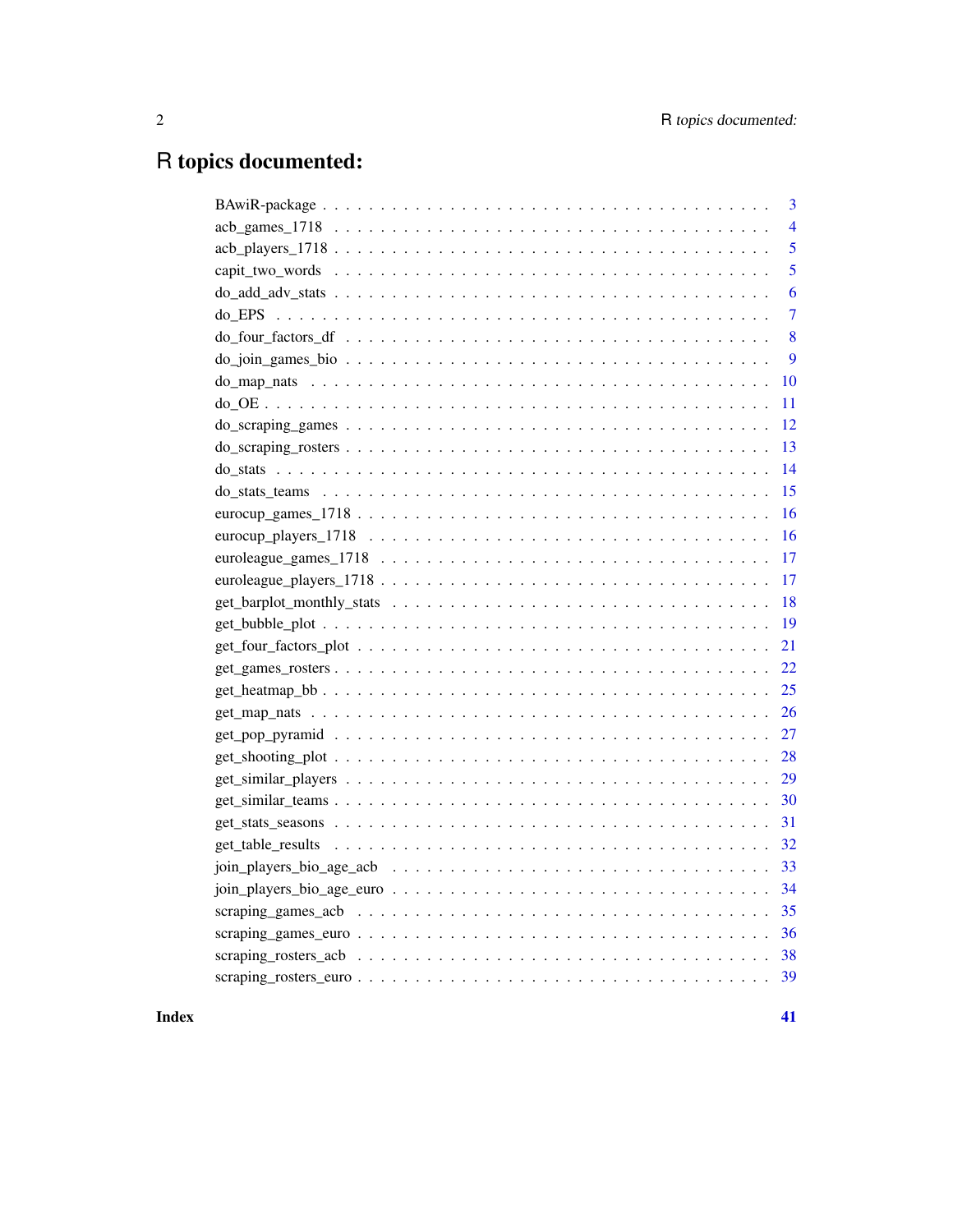<span id="page-2-0"></span>BAwiR-package *Analysis of Basketball Data*

#### Description

Collection of tools to work with basketball data. Functions available are related to friendly web scraping and visualization. Data were obtained from <https://www.euroleague.net/>, <https://www.eurocupbasketball.com/> and <https://www.acb.com/>, following the instructions of their respectives robots.txt files, when available. Tools for visualization include a population pyramid, 2D plots, circular plots of players' percentiles, plots of players' monthly/yearly stats, team heatmaps, team shooting plots, team four factors plots, cross-tables with the results of regular season games and maps of nationalities. Please see Vinue (2020) <doi:10.1089/big.2018.0124>.

#### Details

Package: BAwiR Type: Package Version: 1.2.7 Date: 2021-07-19 License: GPL-2 LazyLoad: yes LazyData: yes

acb\_games\_1718: ACB games 2017-2018. acb\_players\_1718: ACB players 2017-2018. capit\_two\_words: Capitalize two-word strings. do\_add\_adv\_stats: Advanced statistics. do\_EPS: Efficient Points Scored (EPS). do four factors df: Four factors data frame. do\_join\_games\_bio: Join games and players' info. do\_map\_nats: Data frame for the nationalities map. do\_OE: Offensive Efficiency (OE). do\_scraping\_games: Player game finder data. do\_scraping\_rosters: Players profile data. do\_stats: Accumulated or average statistics. do\_stats\_teams: Accumulated and average statistics for teams. eurocup\_games\_1718: Eurocup games 2017-2018. eurocup\_players\_1718: Eurocup players 2017-2018. euroleague\_games\_1718: Euroleague games 2017-2018. euroleague\_players\_1718: Euroleague players 2017-2018. get\_barplot\_monthly\_stats: Barplots with monthly stats. get bubble plot: Basketball bubble plot. get\_four\_factors\_plot: Four factors plot. get games rosters: Get all games and rosters. get\_heatmap\_bb: Basketball heatmap.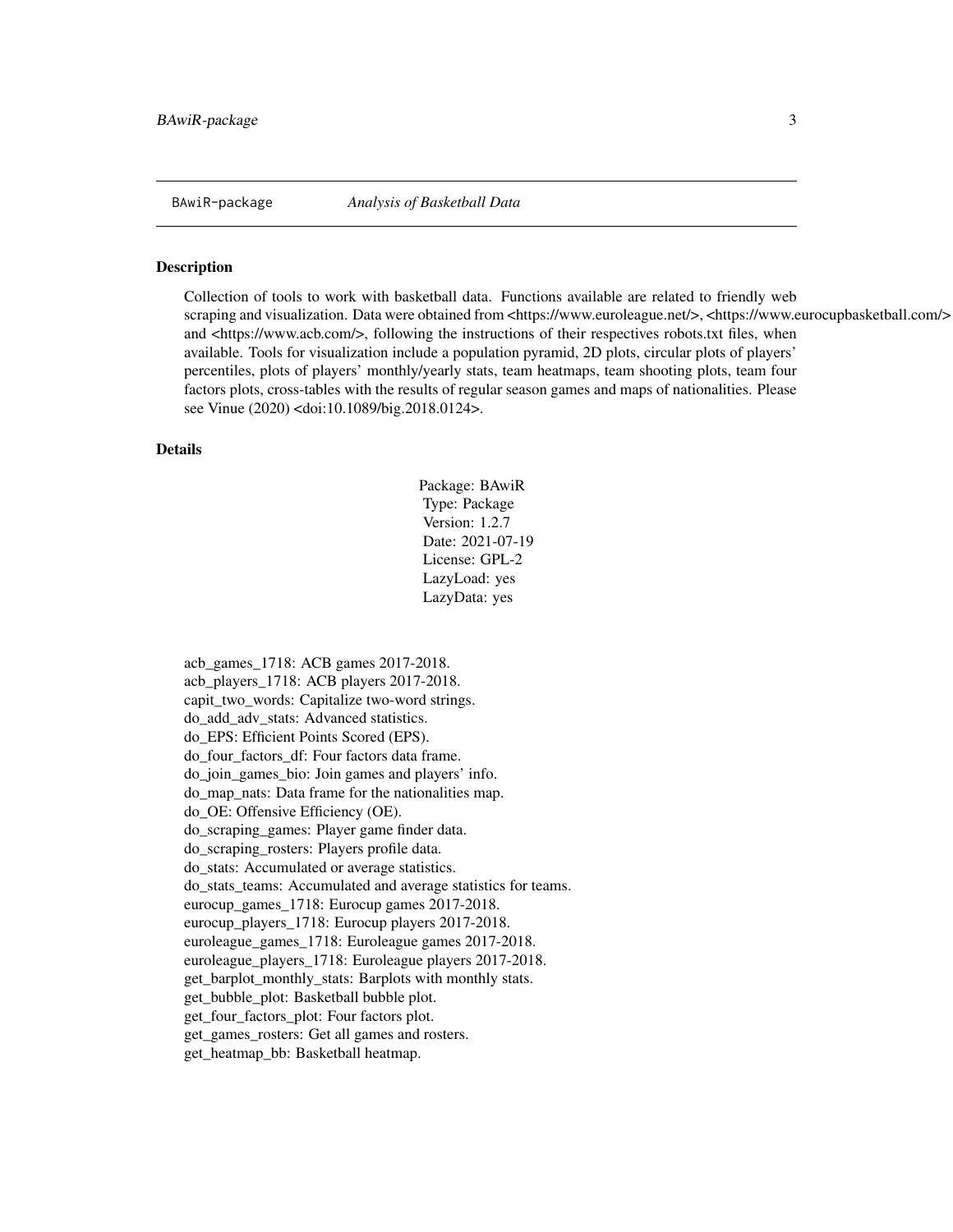<span id="page-3-0"></span>get\_map\_nats: Nationalities map. get\_pop\_pyramid: ACB population pyramid. get shooting plot: Shooting plot. get\_similar\_players: Similar players to archetypoids. get\_similar\_teams: Similar teams to archetypoids. get\_stats\_seasons: Season-by-season stats. get\_table\_results: League cross table. join\_players\_bio\_age\_acb: Join ACB games and players' info. join\_players\_bio\_age\_euro: Join Euroleague and Eurocup games and players' info. scraping\_games\_acb: ACB player game finder data. scraping\_games\_euro: Euroleague and Eurocup player game finder data. scraping\_rosters\_acb: ACB players' profile. scraping\_rosters\_euro: Euroleague and Eurocup players' profile.

### Author(s)

Guillermo Vinue <Guillermo.Vinue@uv.es>

### References

Vinue, G., (2020). A Web Application for Interactive Visualization of European Basketball Data, Big Data 8(1), 70-86. http://doi.org/10.1089/big.2018.0124, https://www.uv.es/vivigui/AppEuroACB.html

acb\_games\_1718 *ACB games 2017-2018*

#### Description

Games of the first seventeen days of the ACB 2017-2018 season.

#### Usage

acb\_games\_1718

#### Format

Data frame with 3939 rows and 38 columns.

### Source

<https://www.acb.com/>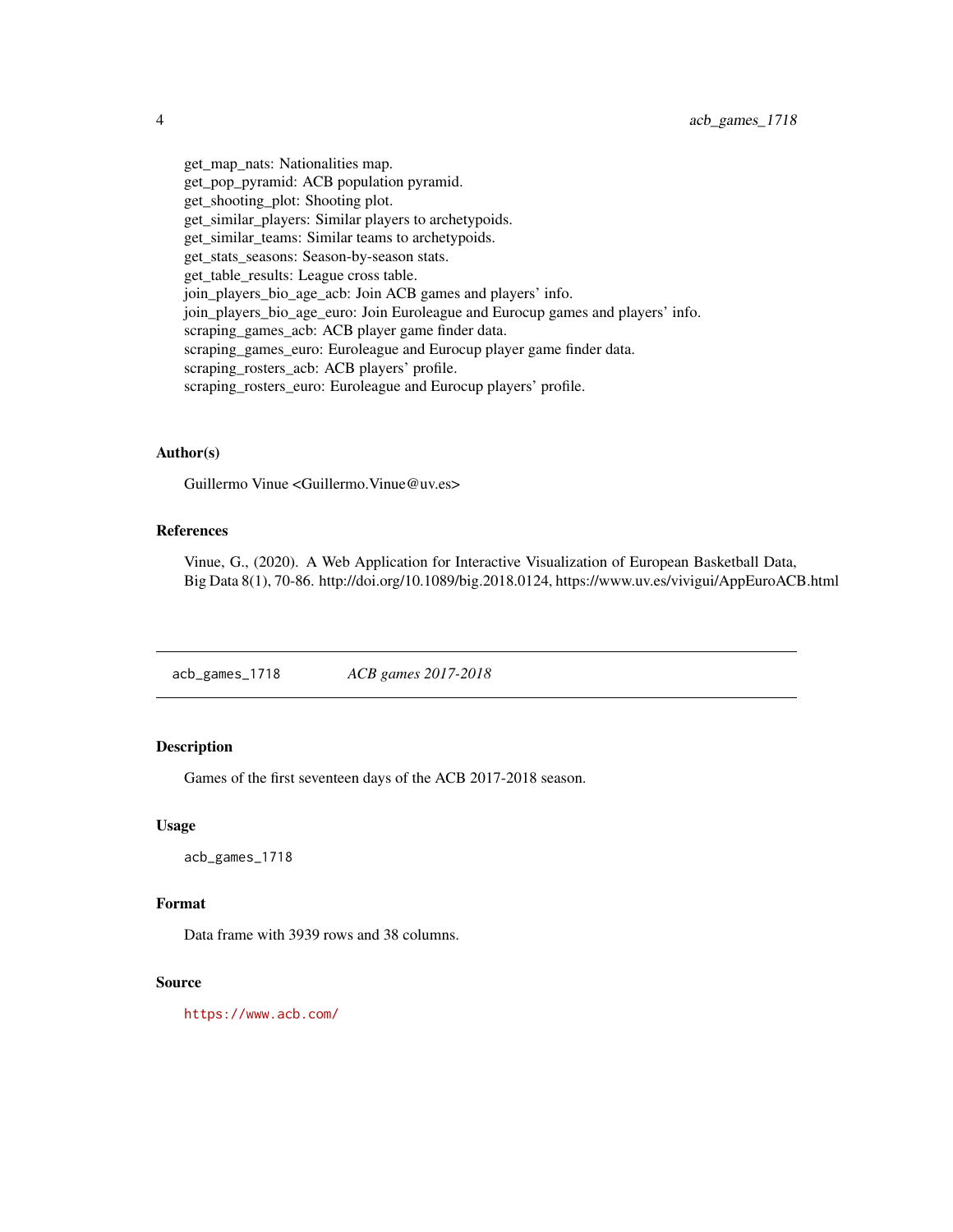<span id="page-4-0"></span>acb\_players\_1718 *ACB players 2017-2018*

### Description

Players corresponding to the games of the first seventeen days of the ACB 2017-2018 season.

#### Usage

acb\_players\_1718

#### Format

Data frame with 255 rows and 7 columns.

#### Source

<https://www.acb.com/>

<span id="page-4-1"></span>capit\_two\_words *Capitalize two-word strings*

#### Description

Ancillary function to capitalize the first letter of both words in a two-word string. This can be used for example to capitalize the teams names for the plots title.

### Usage

capit\_two\_words(two\_word\_string)

#### Arguments

two\_word\_string Two-word string.

### Value

Vector with the two words capitalized.

#### Author(s)

Guillermo Vinue

#### Examples

capit\_two\_words("valencia basket")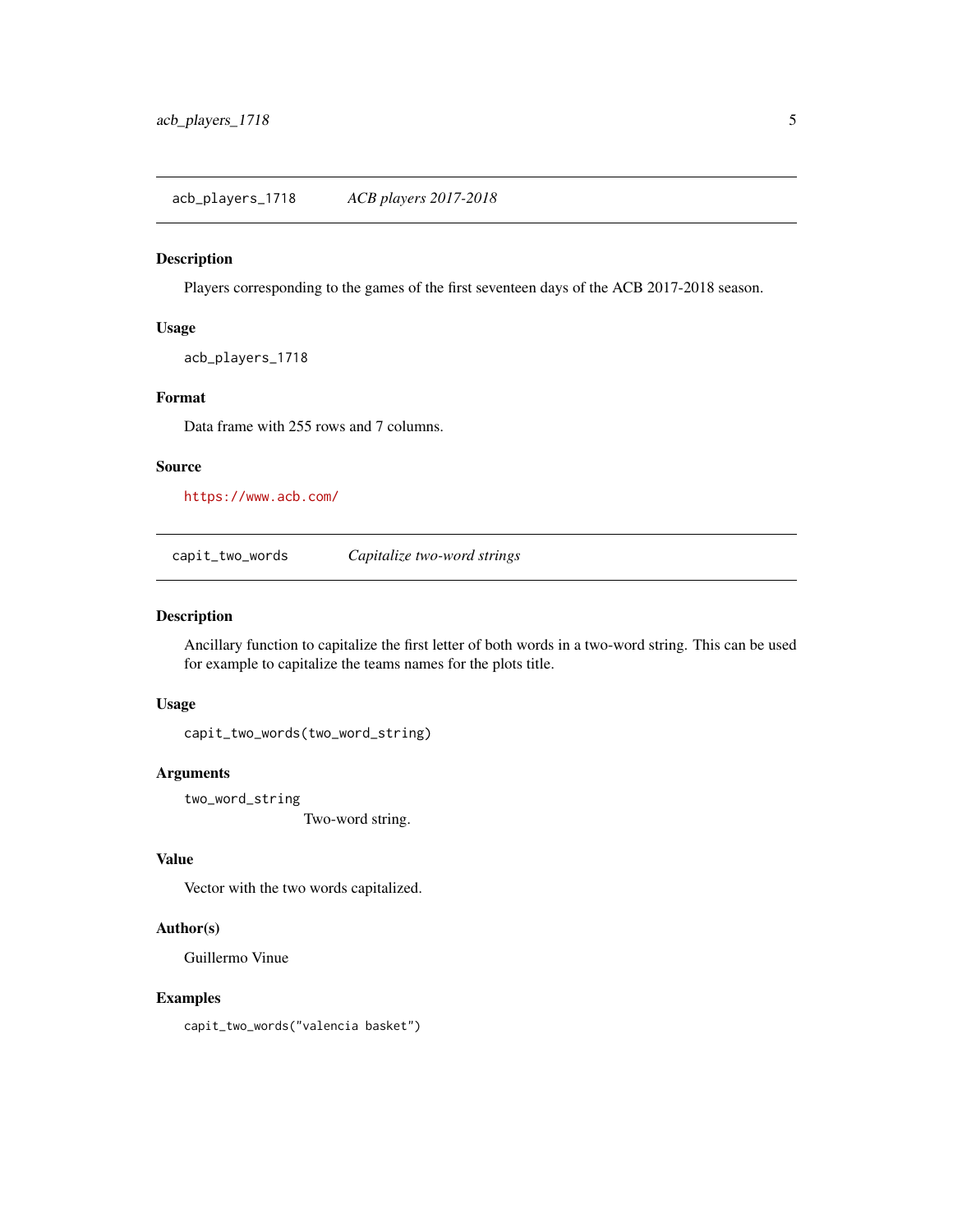<span id="page-5-1"></span><span id="page-5-0"></span>do\_add\_adv\_stats *Advanced statistics*

#### Description

This function adds to the whole data frame the advanced statistics for every player in every game.

### Usage

do\_add\_adv\_stats(df)

#### Arguments

df Data frame with the games and the players info.

### Details

The advanced statistics computed are as follows:

- GameSc: Game Score.
- PIE: Player Impact Estimate.
- EFGPerc: Effective Field Goal Percentage.
- ThreeRate: Three points attempted regarding the total field goals attempted.
- FRate: Free Throws made regarding the total field goals attempted.
- STL\_TOV: Steal to Turnover Ratio.
- AST\_TOV: Assist to Turnover Ratio.
- PPS: Points Per Shot.
- OE: Offensive Efficiency.
- EPS: Efficient Points Scored.

The detailed definition of some of these stats can be found at [https://www.basketball-reference](https://www.basketball-reference.com/about/glossary.html). [com/about/glossary.html](https://www.basketball-reference.com/about/glossary.html) and <https://www.nba.com/stats/help/glossary/>.

### Value

Data frame.

### Author(s)

Guillermo Vinue

### See Also

[do\\_OE](#page-10-1), [do\\_EPS](#page-6-1)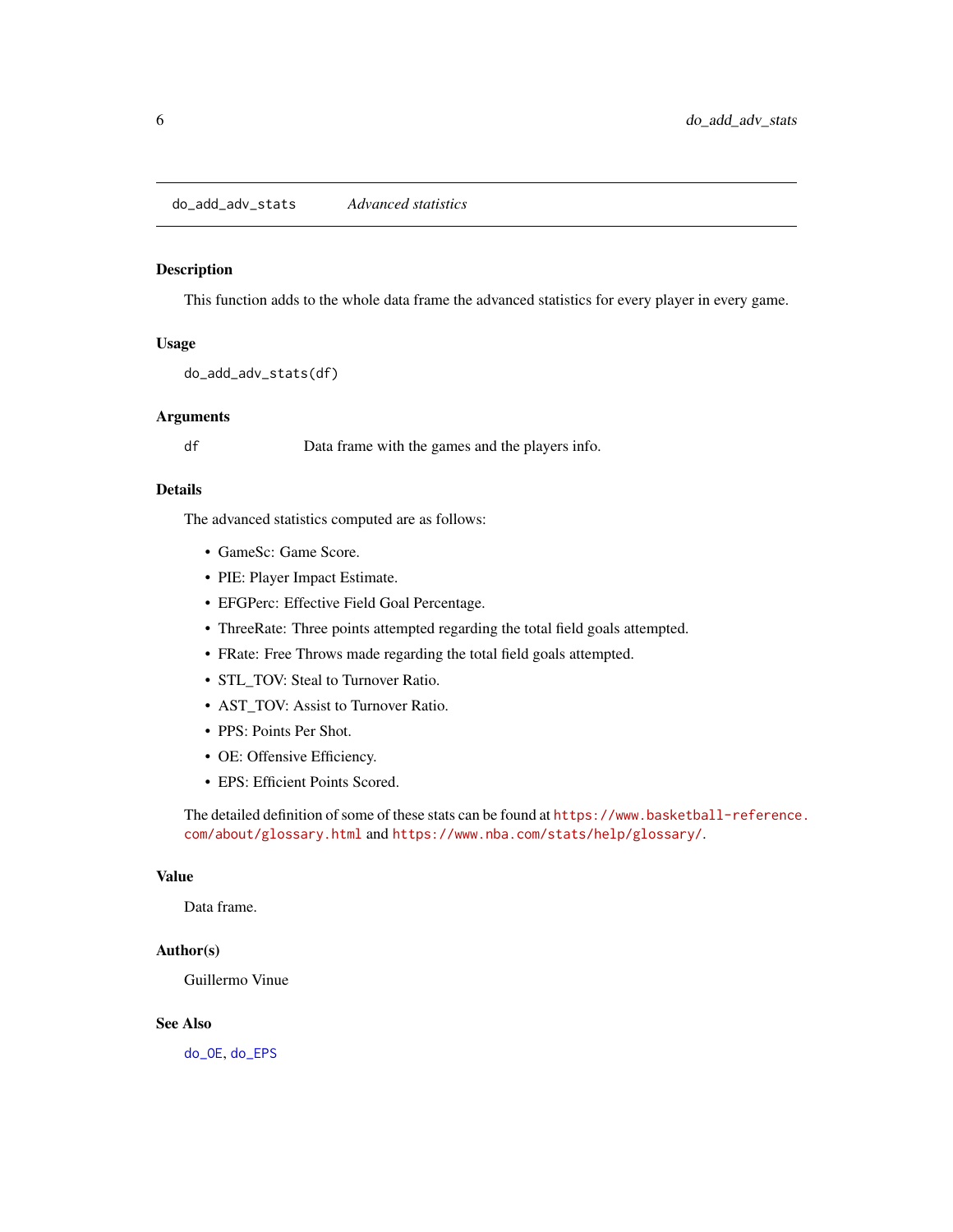#### <span id="page-6-0"></span>do\_EPS 7

### Examples

```
df <- do_join_games_bio("ACB", acb_games_1718, acb_players_1718)
df1 <- do_add_adv_stats(df)
```
<span id="page-6-1"></span>

do\_EPS *Efficient Points Scored (EPS)*

#### Description

A limitation of [do\\_OE](#page-10-1) is that it doesn't rely on the quantity of the player's offense production, that's to say, whether the player provides a lot of offense or not. In addition, it does not give credit for free-throws. An extension of [do\\_OE](#page-10-1) has been defined: the Efficient Points Scored (EPS), which is the result of the product of OE and points scored. Points scored counts free-throws, two-point and three-point field goals. A factor  $F$  is also added to put the adjusted total points on a points scored scale. With the factor  $F$ , the sum of the EPS scores for all players in a given season is equal to the sum of the league total points scored in that season.

#### Usage

do\_EPS(df)

### Arguments

df Data frame with the games and the players info.

### Value

EPS values.

### Author(s)

Guillermo Vinue

### References

Shea, S., Baker, C., (2013). Basketball Analytics: Objective and Efficient Strategies for Understanding How Teams Win. Lake St. Louis, MO: Advanced Metrics, LLC.

### See Also

[do\\_OE](#page-10-1), [do\\_add\\_adv\\_stats](#page-5-1)

#### Examples

```
df <- do_join_games_bio("ACB", acb_games_1718, acb_players_1718)
df1 <- do_add_adv_stats(df)
do_EPS(df1)[1]
```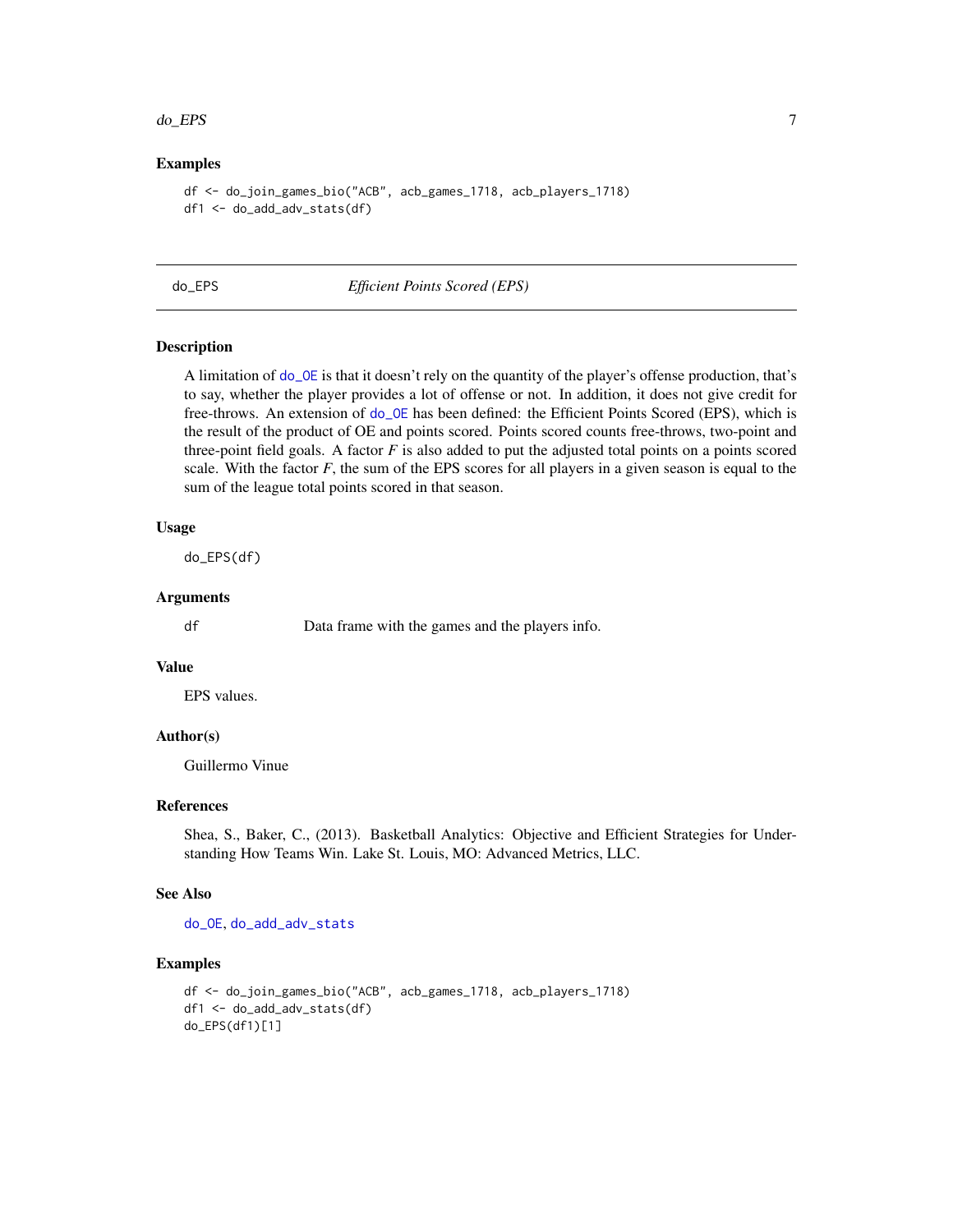<span id="page-7-1"></span><span id="page-7-0"></span>do\_four\_factors\_df *Four factors data frame*

#### Description

This function computes team's offense and defense four factors. The four factors are Effective Field Goal Percentage (EFGP), Turnover Percentage (TOVP), Offensive Rebound Percentage (ORBP) and Free Throws Rate (FTRate). They are well defined at [http://www.rawbw.com/~deano/articl](http://www.rawbw.com/~deano/articles/20040601_roboscout.htm)es/ [20040601\\_roboscout.htm](http://www.rawbw.com/~deano/articles/20040601_roboscout.htm) and <https://www.basketball-reference.com/about/factors.html>.

As a summary, EFGP is a measure of shooting efficiency; TOVP is the percentage of possessions where the team missed the ball, see <https://www.nba.com/thunder/news/stats101.html> to read about the 0.44 coefficient; ORBP measures how many rebounds were offensive from the total of available rebounds; Finally, FTRate is a measure of both how often a team gets to the line and how often they make them.

#### Usage

do\_four\_factors\_df(df\_games, teams)

#### Arguments

| $df$ games | Data frame with the games, players info, advanced stats and eventually recoded |
|------------|--------------------------------------------------------------------------------|
|            | teams names.                                                                   |
| teams      | Teams names.                                                                   |

#### Details

Instead of defining the Offensive and Defensive Rebound Percentage as mentioned in the previous links, I have computed just the Offensive Rebound Percentage for the team and for its rivals. This makes easier to have four facets, one per factor, in the ggplot.

In order to establish the team rankings, we have to consider these facts: In defense (accumulated statistics of the opponent teams to the team of interest), the best team in each factor is the one that allows the smallest EFGP, the biggest TOVP, the smallest ORBP and the smallest FTRate, respectively.

In offense (accumulated statistics of the team of interest), the best team in each factor is the one that has the biggest EFGP, the smallest TOVP, the biggest ORBP and the biggest FTRate, respectively.

#### Value

A list with two data frames, df\_rank and df\_no\_rank. Both have the same columns:

- Team: Team name.
- Type: Either Defense or Offense.
- EFGP, ORBP, TOVP and FTRate.

The df\_rank data frame contains the team ranking label for each statistic between parentheses. Therefore, df\_no\_rank is used to create the ggplot with the numerical values and df\_rank is used to add the ranking labels.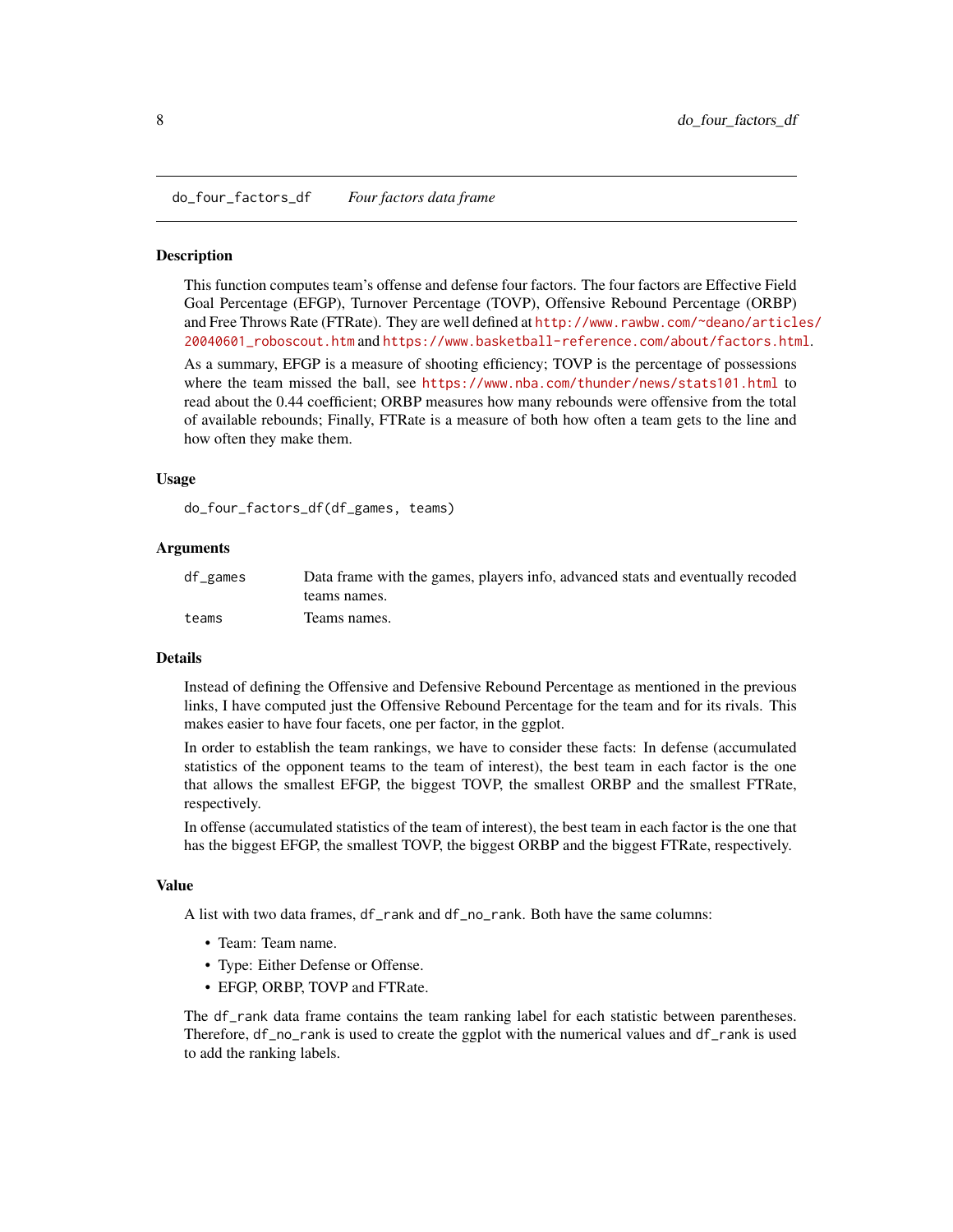<span id="page-8-0"></span>do\_join\_games\_bio 9

#### Author(s)

Guillermo Vinue

### See Also

[get\\_four\\_factors\\_plot](#page-20-1)

### Examples

```
df <- do_join_games_bio("ACB", acb_games_1718, acb_players_1718)
df1 <- do_add_adv_stats(df)
# When only one team is selected the rankings between parentheses
# do not reflect the real rankings regarding all the league teams.
# The rankings are computed with respect to the number of teams
# passed as an argument.
df_four_factors <- do_four_factors_df(df1, "Valencia")
```
<span id="page-8-1"></span>do\_join\_games\_bio *Join games and players' info*

### Description

This function calls the needed ancillary functions to join the games played by all the players in the desired competition (currently ACB, Euroleague and Eurocup) with their personal details.

#### Usage

do\_join\_games\_bio(competition, df\_games, df\_rosters)

#### Arguments

| competition | String. Options are "ACB", "Euroleague" and "Eurocup". |
|-------------|--------------------------------------------------------|
| df_games    | Data frame with the games.                             |
| df rosters  | Data frame with the biography of the roster players.   |

### Value

Data frame.

#### Author(s)

Guillermo Vinue

### See Also

[join\\_players\\_bio\\_age\\_acb](#page-32-1), [join\\_players\\_bio\\_age\\_euro](#page-33-1)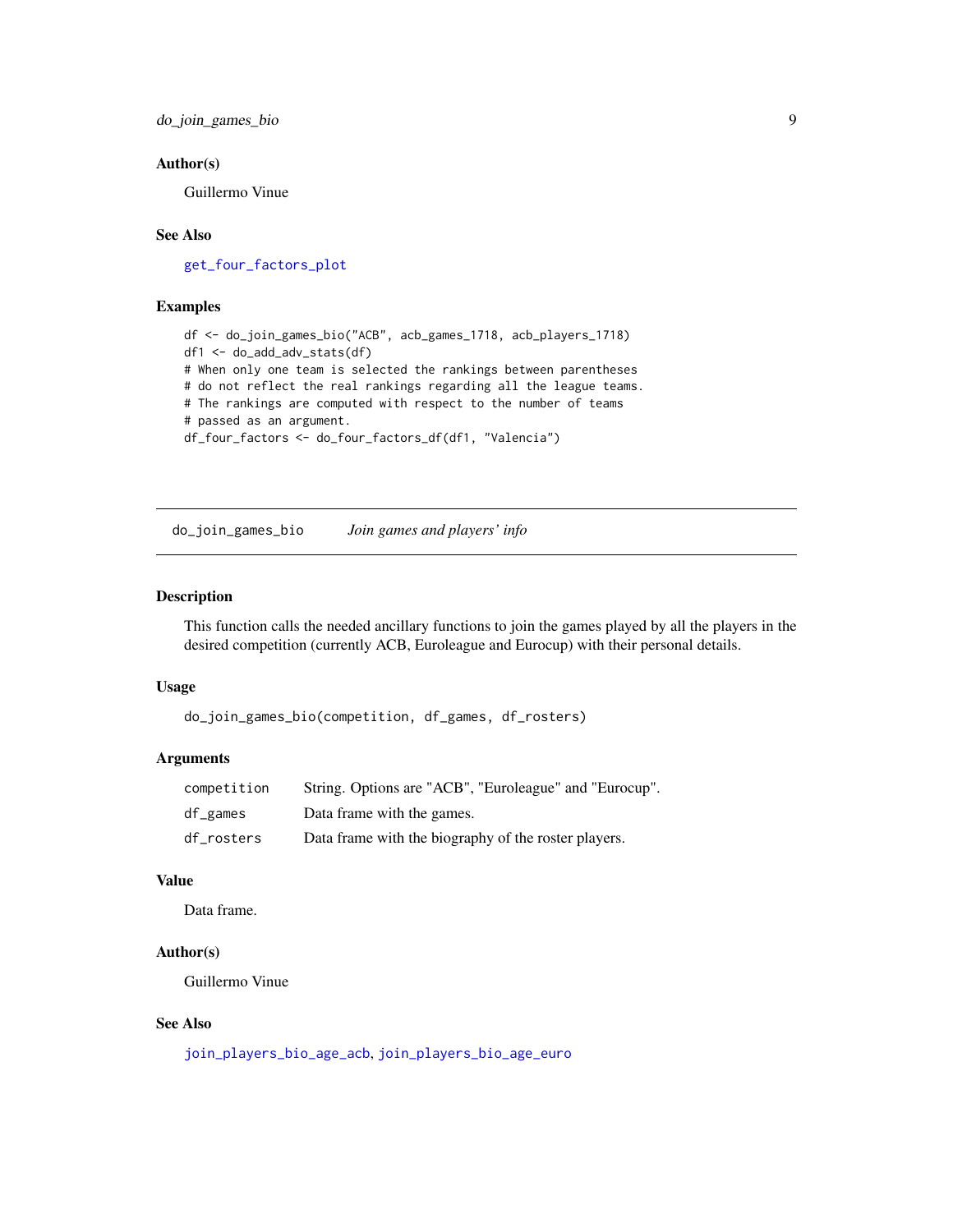### Examples

df <- do\_join\_games\_bio("ACB", acb\_games\_1718, acb\_players\_1718)

#### <span id="page-9-1"></span>do\_map\_nats *Data frame for the nationalities map*

### Description

This function prepares the data frame with the nationalities to be mapped with [get\\_map\\_nats](#page-25-1). It is used inside it.

#### Usage

do\_map\_nats(df\_stats)

#### Arguments

df\_stats Data frame with the statistics and the corrected nationalities.

#### Value

List with the following elements:

- df\_all: Data frame with each country, its latitudes and longitudes and whether it must be coloured or not (depending on if there are players from that country).
- countr\_num: Vector with the countries from where there are players and the number of them.
- leng: Number of countries in the world.

### Author(s)

Guillermo Vinue

### See Also

[get\\_map\\_nats](#page-25-1)

<span id="page-9-0"></span>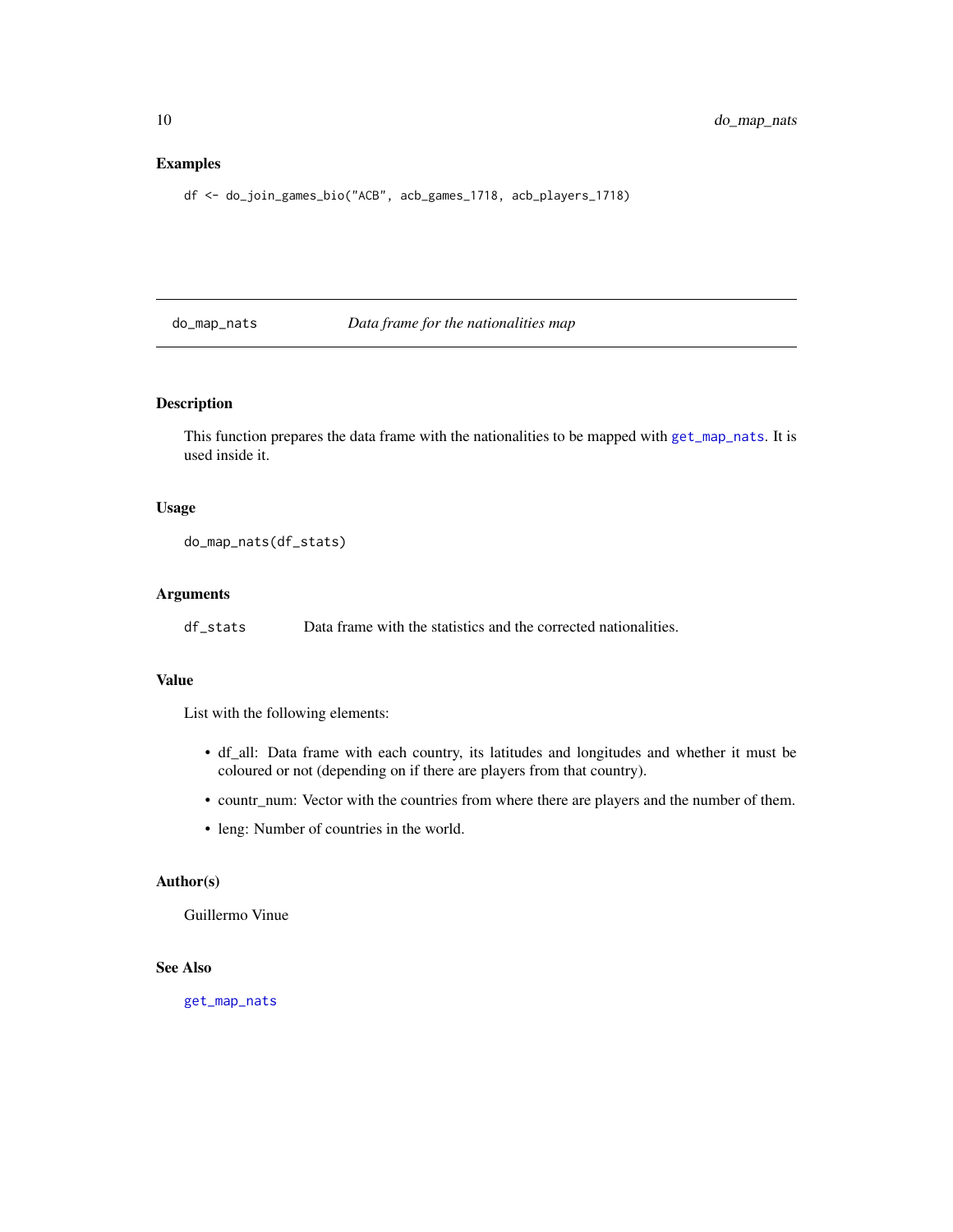<span id="page-10-1"></span><span id="page-10-0"></span>

#### Description

Offensive Efficiency (OE) is a measure to evaluate the quality of offense produced. OE counts the total number of successful offensive possessions the player was involved in, regarding the player's total number of potential ends of possession.

This measure is used in the definition of [do\\_EPS](#page-6-1).

#### Usage

do\_OE(df)

#### Arguments

df Data frame with the games and the players info.

#### Value

OE values.

### Note

When either both the numerator and denominator of the OE expression are 0 or just the denominator is 0, the function returns a 0.

#### Author(s)

Guillermo Vinue

### References

Shea, S., Baker, C., (2013). Basketball Analytics: Objective and Efficient Strategies for Understanding How Teams Win. Lake St. Louis, MO: Advanced Metrics, LLC.

### See Also

[do\\_EPS](#page-6-1), [do\\_add\\_adv\\_stats](#page-5-1)

#### Examples

```
df <- do_join_games_bio("ACB", acb_games_1718, acb_players_1718)
df1 <- do_add_adv_stats(df)
# Players with OE = 0:
# df1[55, c("Player.x", "FG", "AST", "FGA", "ORB", "TOV")]
# Player.x FG AST FGA ORB TOV
# Triguero, J. 0 0 0 0 0
```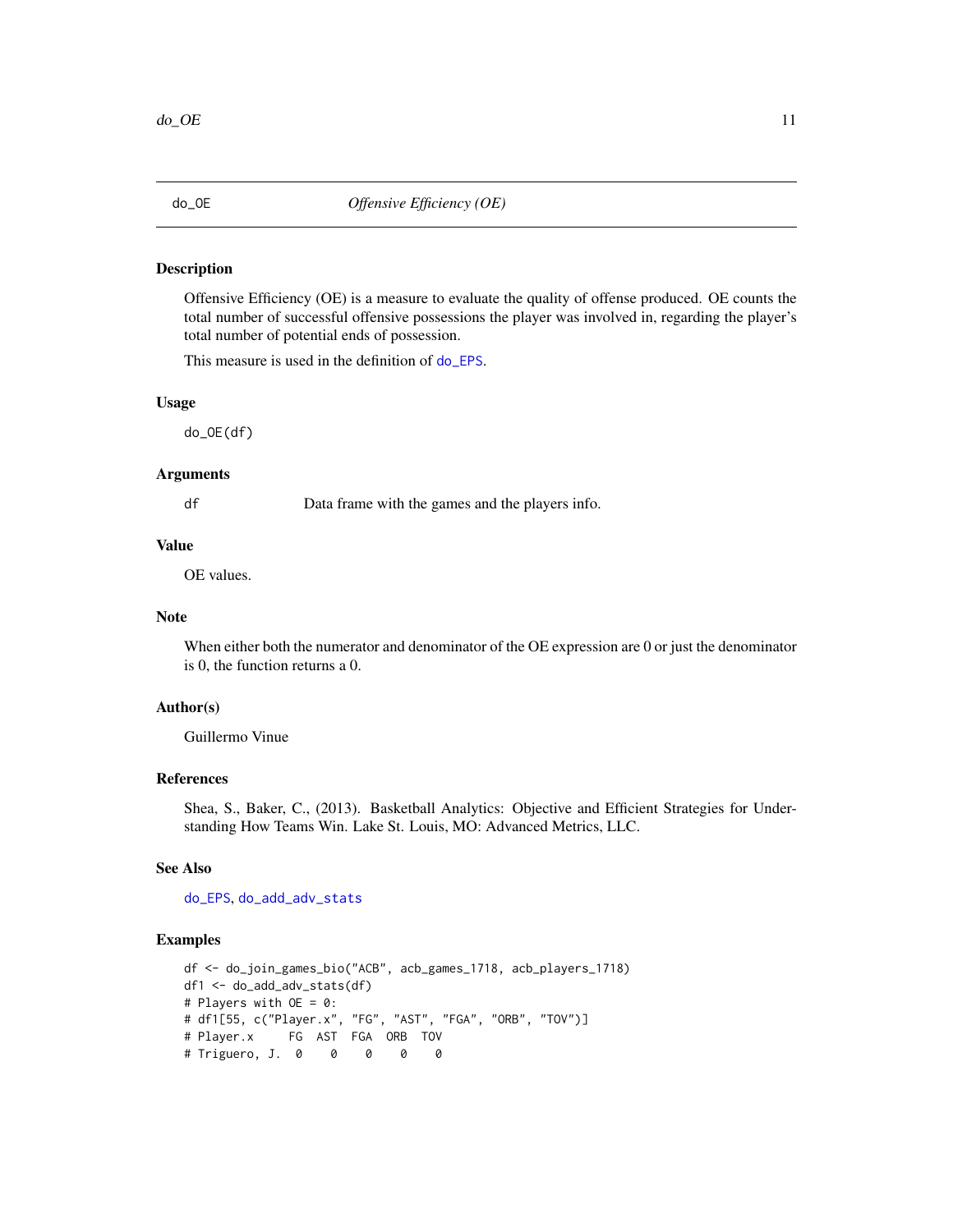```
# OE can be greater than 1, for example:
# df1[17, c("Player.x", "FG", "AST", "FGA", "ORB", "TOV")]
# Player.x FG AST FGA ORB TOV
# Diagne, Moussa 3 0 3 1 0
do_OE(df1[1,])
```
<span id="page-11-1"></span>do\_scraping\_games *Player game finder data*

### Description

This function calls the needed ancillary functions to scrape the player game finder data for the desired competition (currently, ACB, Euroleague and Eurocup).

### Usage

do\_scraping\_games(competition, type\_league, nums, year, verbose, accents, r\_user)

### Arguments

| competition | String. Options are "ACB", "Euroleague" and "Eurocup".                                                                                                                                          |
|-------------|-------------------------------------------------------------------------------------------------------------------------------------------------------------------------------------------------|
| type_league | String. If competition is ACB, to scrape ACB league games ("ACB"), Copa<br>del Rey games ("CREY") or Supercopa games ("SCOPA").                                                                 |
| nums        | Numbers corresponding to the website from which scraping.                                                                                                                                       |
| year        | If competition is either Euroleague or Eurocup, the year when the season starts<br>is needed. $2017$ refers to $2017-2018$ and so on.                                                           |
| verbose     | Should R report information on progress? Default TRUE.                                                                                                                                          |
| accents     | If competition is ACB, should we keep the Spanish accents? The recom-<br>mended option is to remove them, so default FALSE.                                                                     |
| $r$ _user   | Email to identify the user when doing web scraping. This is a polite way to do<br>web scraping and to certify that the user is working as transparently as possible<br>with a research purpose. |

#### Value

A data frame with the player game finder data for the competition selected.

### Author(s)

Guillermo Vinue

### See Also

[scraping\\_games\\_acb](#page-34-1), [scraping\\_games\\_euro](#page-35-1)

<span id="page-11-0"></span>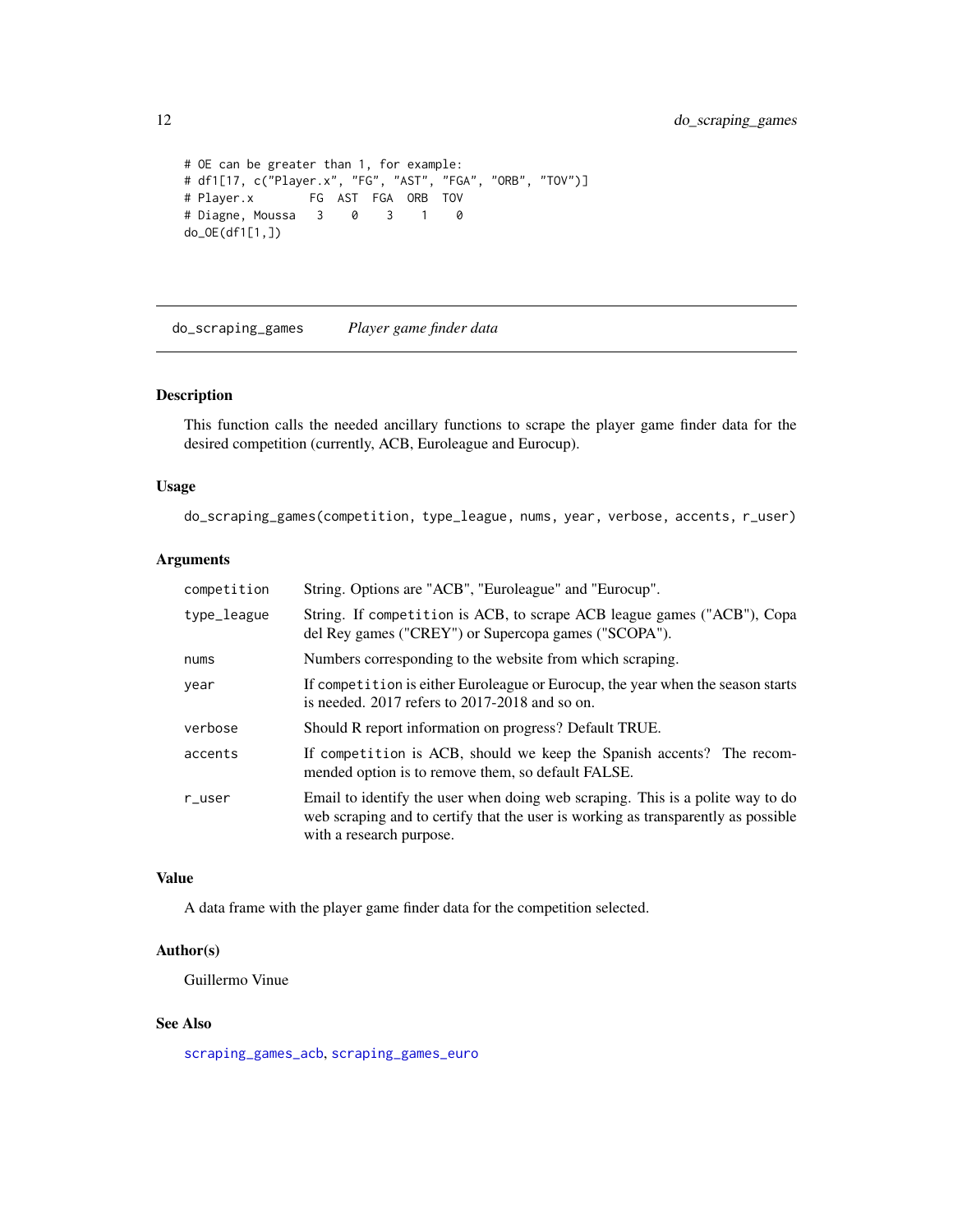<span id="page-12-0"></span>do\_scraping\_rosters 13

### Examples

```
## Not run:
# Not needed to scrape every time the package is checked, built and installed.
df1 <- do_scraping_games(competition = "ACB", type_league = "ACB", nums = 62001,
                         year = "2017-2018", verbose = TRUE, accents = FALSE,
                         r_user = "guillermo.vinue@uv.es")
df1_eur <- do_scraping_games(competition = "Euroleague", nums = 1,
                         year = "2017", verbose = TRUE,
                         r_user = "guillermo.vinue@uv.es")
## End(Not run)
```
<span id="page-12-1"></span>do\_scraping\_rosters *Players profile data*

### Description

This function calls the needed ancillary functions to scrape the players' profile data for the desired competition (currently, ACB, Euroleague and Eurocup).

### Usage

do\_scraping\_rosters(competition, pcode, verbose, accents, year, r\_user)

#### Arguments

| competition | String. Options are "ACB", "Euroleague" and "Eurocup".                                                                                                                                          |
|-------------|-------------------------------------------------------------------------------------------------------------------------------------------------------------------------------------------------|
| pcode       | Code corresponding to the player's website to scrape.                                                                                                                                           |
| verbose     | Should R report information on progress? Default TRUE.                                                                                                                                          |
| accents     | If competition is ACB, should we keep the Spanish accents? The recom-<br>mended option is to remove them, so default FALSE.                                                                     |
| year        | If competition is either Euroleague or Eurocup, the year when the season starts<br>is needed. $2017$ refers to $2017-2018$ and so on.                                                           |
| $r$ _user   | Email to identify the user when doing web scraping. This is a polite way to do<br>web scraping and to certify that the user is working as transparently as possible<br>with a research purpose. |
|             |                                                                                                                                                                                                 |

#### Value

A data frame with the players' information.

### Author(s)

Guillermo Vinue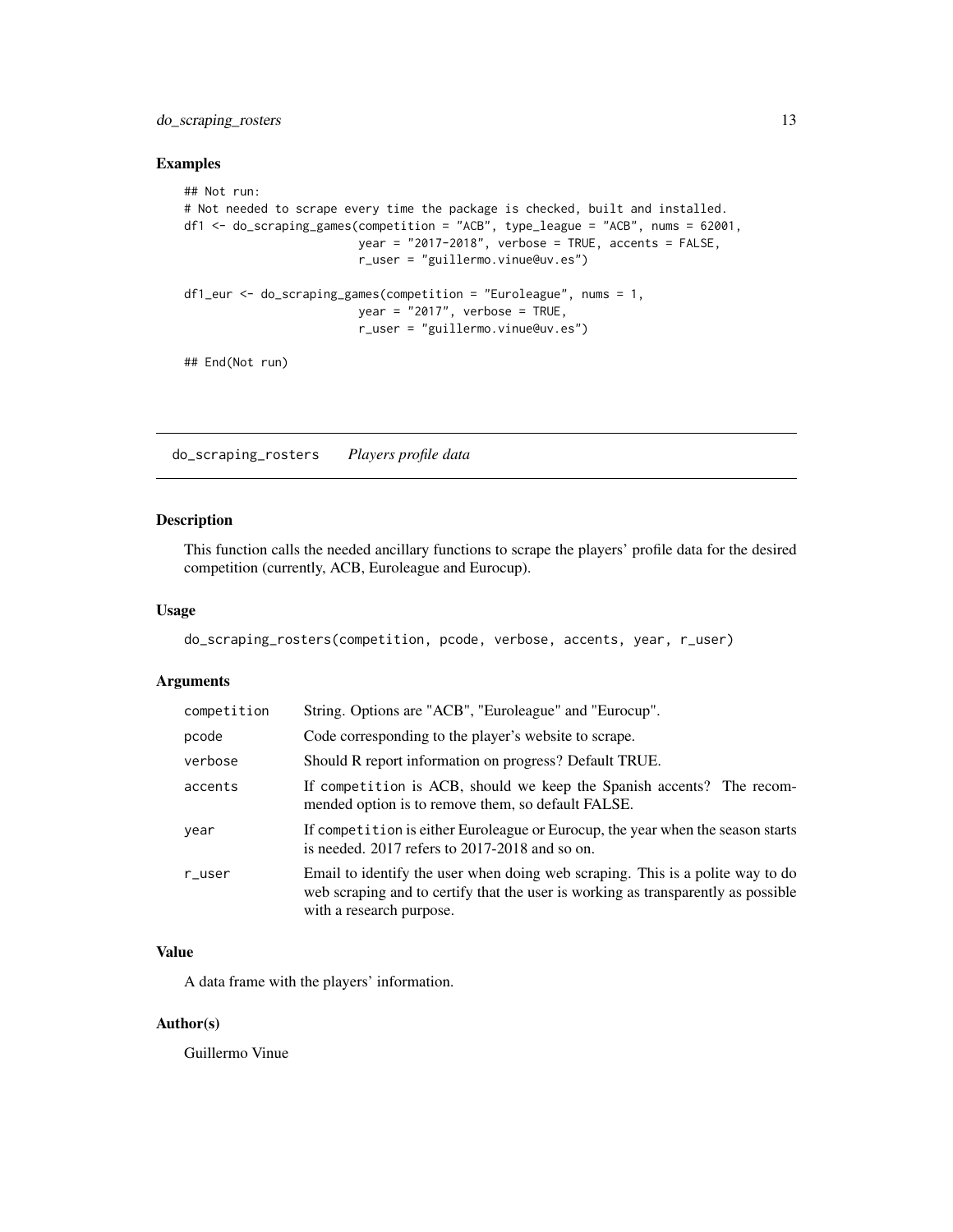### See Also

[scraping\\_games\\_acb](#page-34-1), [scraping\\_rosters\\_euro](#page-38-1)

#### Examples

```
## Not run:
# Not needed to scrape every time the package is checked, built and installed.
df_bio <- do_scraping_rosters(competition = "ACB", pcode = "56C",
                              verbose = TRUE, accents = FALSE,
                              r_user = "guillermo.vinue@uv.es")
df_bio_eur <- do_scraping_rosters(competition = "Euroleague", pcode = "007969",
                              year = "2017", verbose = TRUE,
                              r_user = "guillermo.vinue@uv.es")
```
## End(Not run)

do\_stats *Accumulated or average statistics*

#### Description

This function computes either the total or the average statistics.

#### Usage

```
do_stats(df_games, type_stats = "Total", season, competition, type_season)
```
### Arguments

| df_games    | Data frame with the games, players info, advanced stats and eventually recoded<br>teams names.                         |
|-------------|------------------------------------------------------------------------------------------------------------------------|
| type_stats  | String. In English, the options are "Total" and "Average" and in Spanish, the<br>options are "Totales" and "Promedio". |
| season      | String indicating the season, for example, 2017-2018.                                                                  |
| competition | String. Options are "ACB", "Euroleague" and "Eurocup".                                                                 |
| type_season | String with the round of competition, for example regular season or playoffs and<br>so on.                             |

### Value

Data frame.

#### Author(s)

Guillermo Vinue

<span id="page-13-0"></span>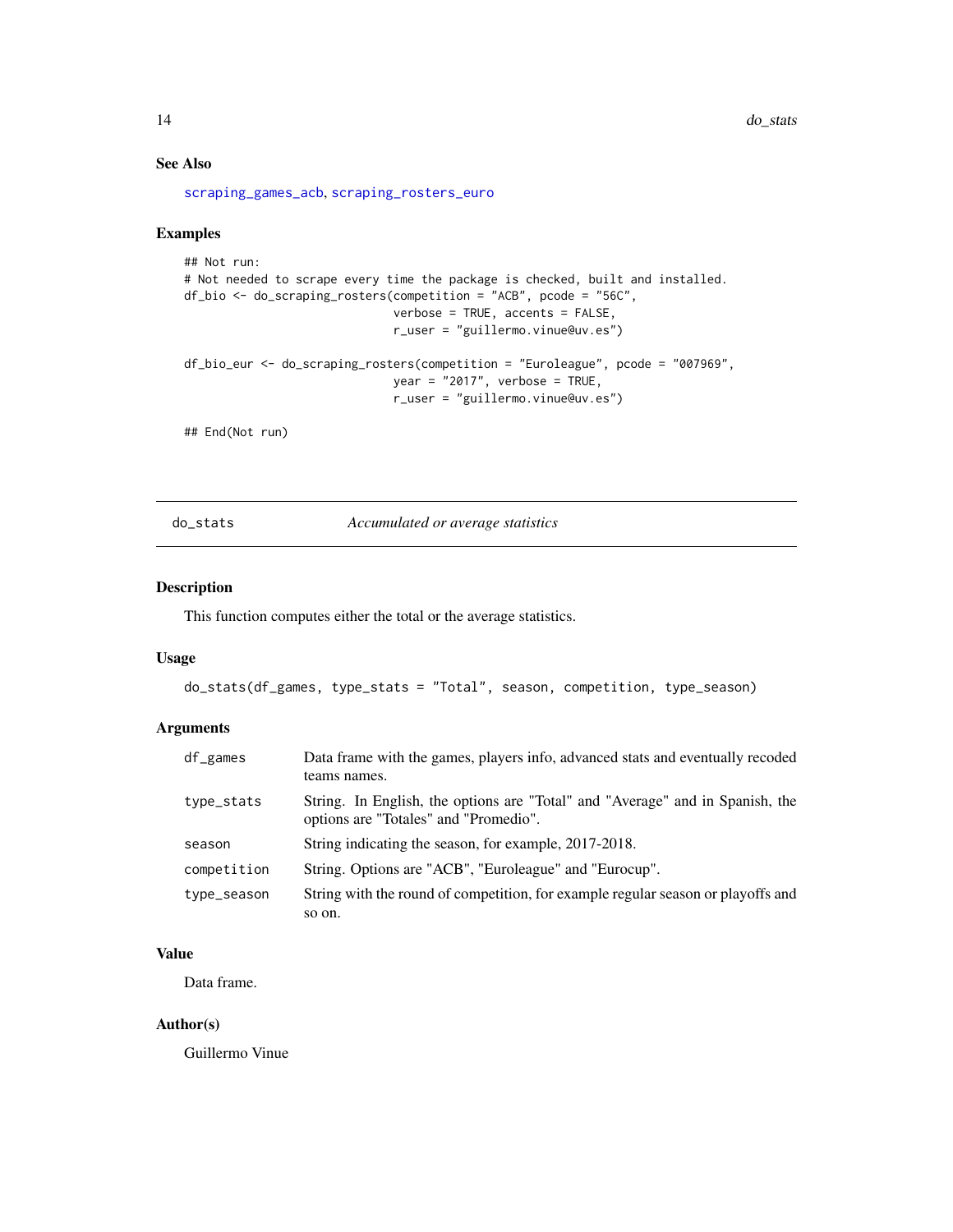### <span id="page-14-0"></span>do\_stats\_teams 15

#### Examples

```
compet <- "ACB"
df <- do_join_games_bio(compet, acb_games_1718, acb_players_1718)
df1 <- do_add_adv_stats(df)
df2 <- do_stats(df1, "Total", "2017-2018", compet, "Regular Season")
```
do\_stats\_teams *Accumulated and average statistics for teams*

### Description

This function computes the total and average statistics for every team.

#### Usage

```
do_stats_teams(df_games, season, competition, type_season)
```
#### Arguments

| $df$ games  | Data frame with the games, players info, advanced stats and eventually recoded   |
|-------------|----------------------------------------------------------------------------------|
|             | teams names.                                                                     |
| season      | String indicating the season, for example, 2017-2018.                            |
| competition | String. Options are "ACB", "Euroleague" and "Eurocup".                           |
| type_season | String with the round of competition, for example regular season or playoffs and |
|             | so on.                                                                           |

#### Value

A list with two elements:

- df\_team\_total: Data frame with the total statistics for every team.
- df\_team\_mean: Data frame with the average statistics for every team.

#### Author(s)

Guillermo Vinue

#### Examples

```
compet <- "ACB"
df <- do_join_games_bio(compet, acb_games_1718, acb_players_1718)
df$Compet <- compet
df_teams <- do_stats_teams(df, "2017-2018", "ACB", "Regular Season")
# Total statistics:
#df_teams$df_team_total
# Average statistics:
#df_teams$df_team_mean
```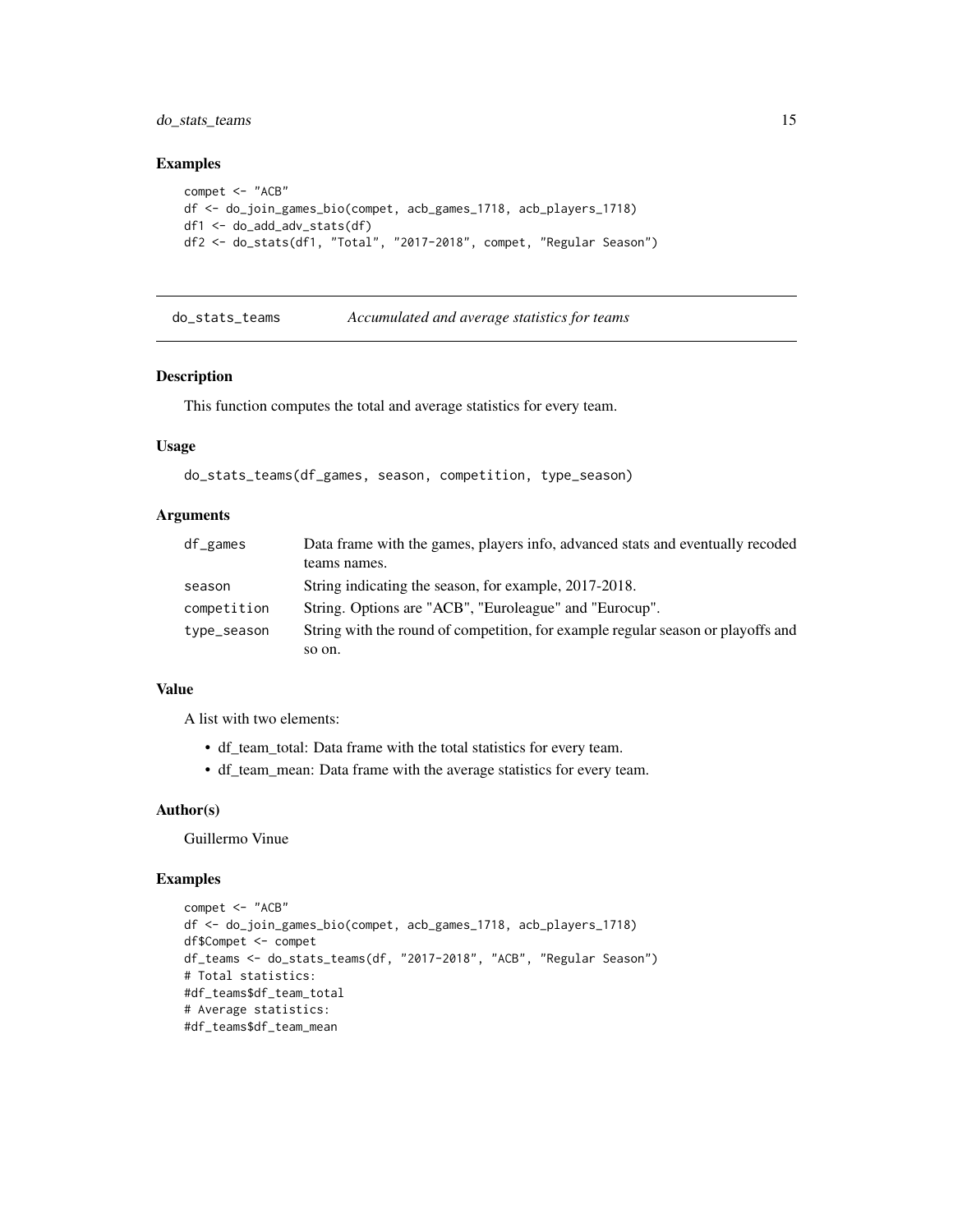### <span id="page-15-0"></span>Description

Games of the ten days of regular season and the first three days of top 16 of the Eurocup 2017-2018 season.

### Usage

```
eurocup_games_1718
```
## Format

Data frame with 3604 rows and 38 columns.

### Source

<https://www.eurocupbasketball.com/>

eurocup\_players\_1718 *Eurocup players 2017-2018*

### Description

Players corresponding to the games of the ten days of regular season and the first three days of top 16 of the Eurocup 2017-2018 season.

#### Usage

eurocup\_players\_1718

### Format

Data frame with 351 rows and 7 columns.

#### Source

<https://www.eurocupbasketball.com/>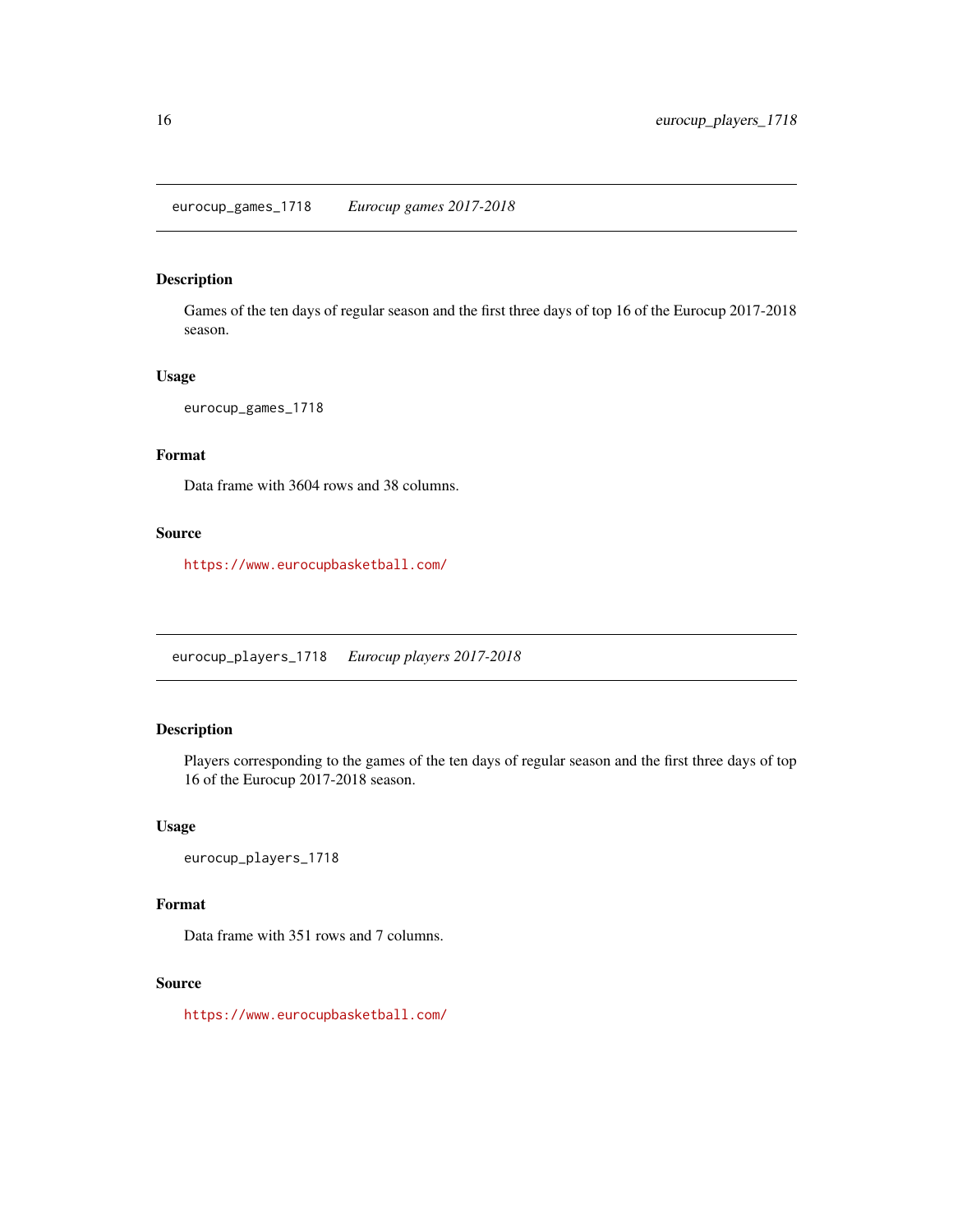<span id="page-16-0"></span>euroleague\_games\_1718 *Euroleague games 2017-2018*

### Description

Games of the first nineteen days of the Euroleague 2017-2018 season.

### Usage

```
euroleague_games_1718
```
### Format

Data frame with 3932 rows and 38 columns.

### Source

<https://www.euroleague.net>

euroleague\_players\_1718

*Euroleague players 2017-2018*

### Description

Players corresponding to the games of the first nineteen days of the Euroleague 2017-2018 season.

### Usage

```
euroleague_players_1718
```
#### Format

Data frame with 245 rows and 7 columns.

#### Source

<https://www.euroleague.net>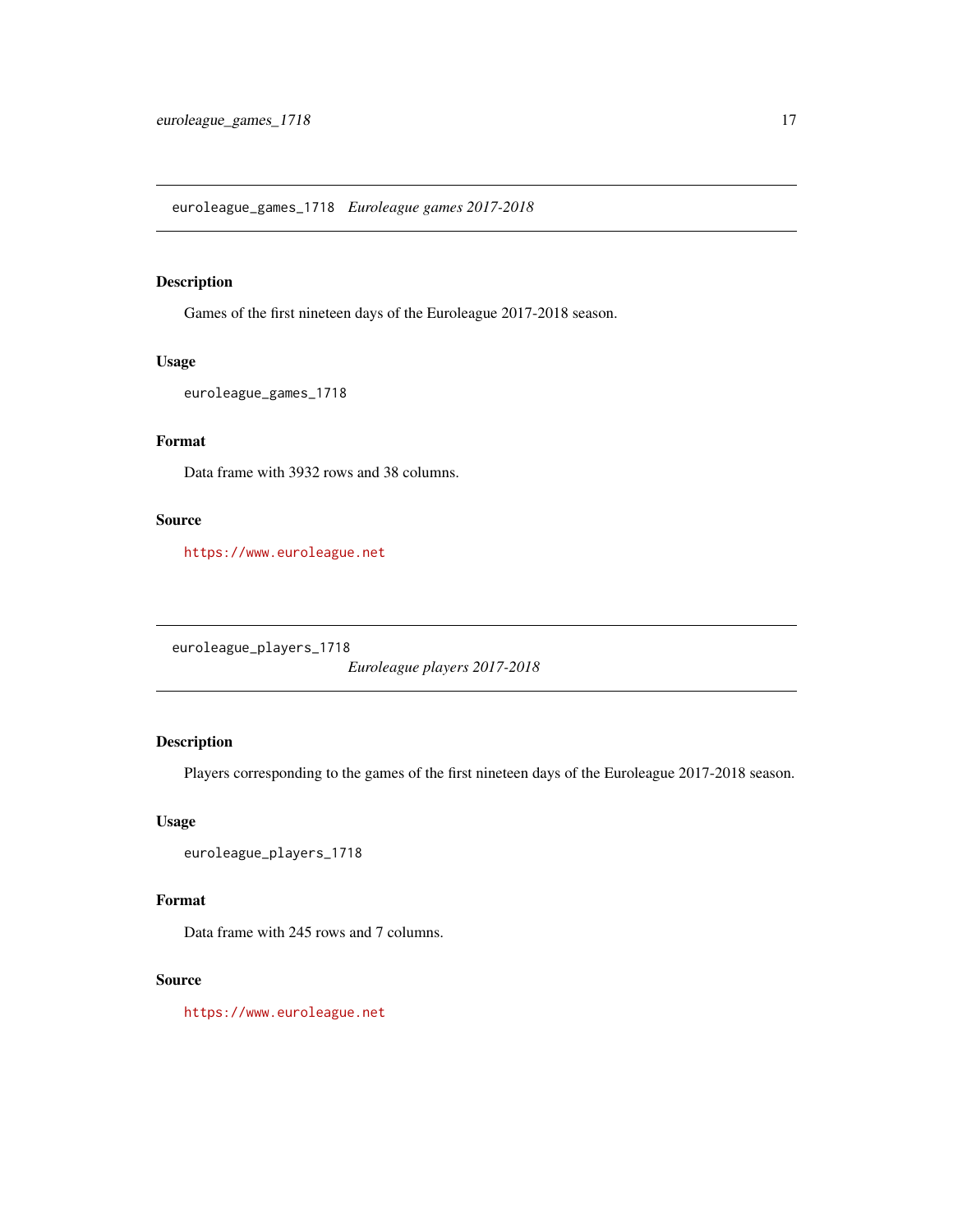<span id="page-17-0"></span>get\_barplot\_monthly\_stats

*Barplots with monthly stats*

#### Description

In all the available basketball websites, the stats are presented for the whole number of games played. This function represents a barplot with the players' stats for each month, which is very useful to analyse the players' evolution.

#### Usage

```
get_barplot_monthly_stats(df_stats, title, size_text = 2.5)
```
#### Arguments

| df stats  | Data frame with the statistics.       |
|-----------|---------------------------------------|
| title     | Plot title.                           |
| size text | Label size for each bar. Default 2.5. |

### Value

Graphical device.

#### Author(s)

Guillermo Vinue

#### See Also

[capit\\_two\\_words](#page-4-1)

#### Examples

```
## Not run:
library(dplyr)
compet <- "ACB"
df <- do_join_games_bio(compet, acb_games_1718, acb_players_1718)
df1 <- do_add_adv_stats(df)
months <- c(df %>% distinct(Month))$Month
months_order <- c("September", "October", "November", "December",
                  "January", "February", "March", "April", "May", "June")
months_plot <- match(months_order, months)
months_plot1 <- months_plot[!is.na(months_plot)]
months_plot2 <- months[months_plot1]
```
df3\_m <- df1 %>%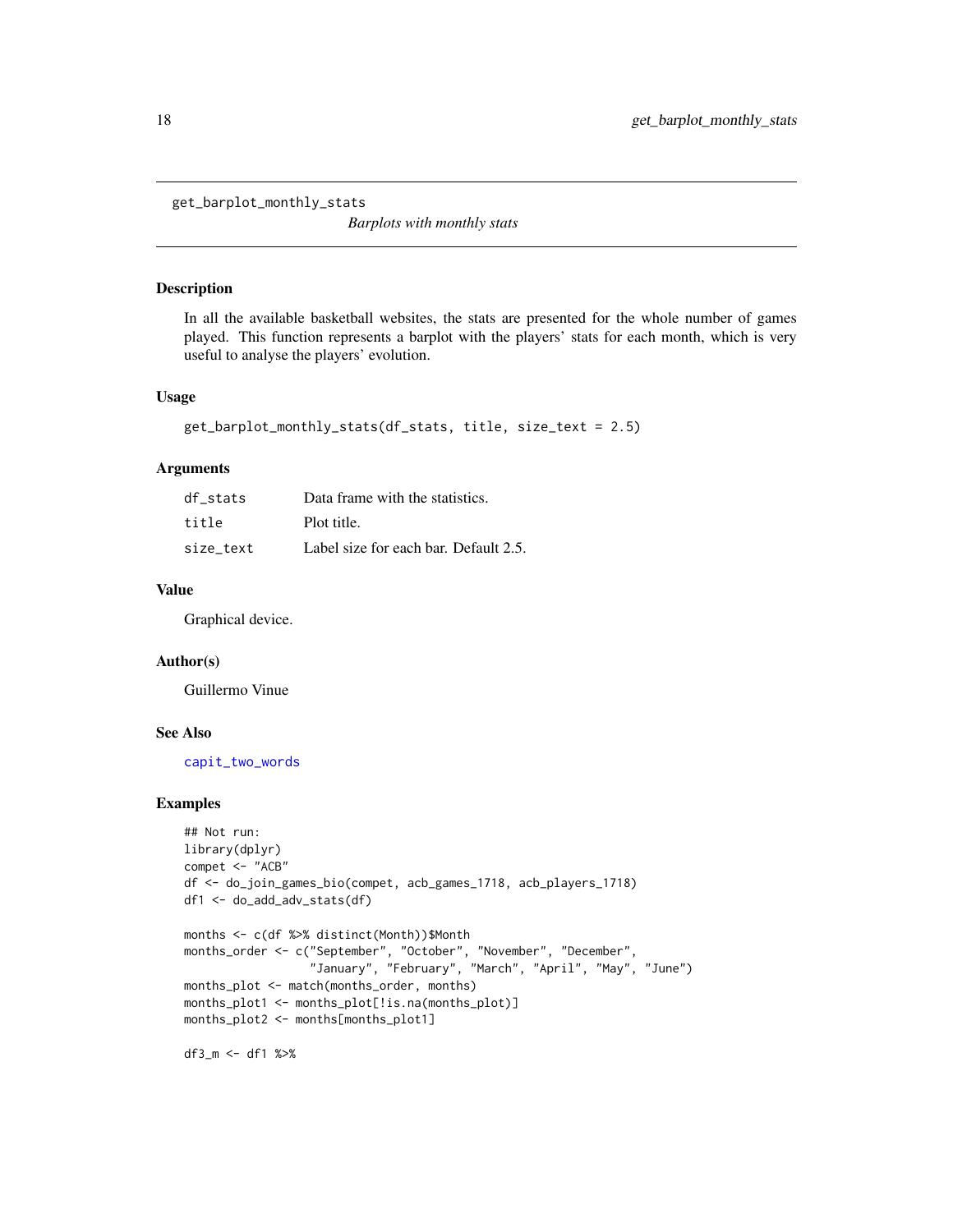```
filter(Team == "Real_Madrid",
     Player.x == "Doncic, Luka") %>%
 group_by(Month) %>%
 do(do_stats(., "Average", "2017-2018", "ACB", "Regular Season")) %>%
ungroup() %>%
mutate(Month = factor(Month, levels = months_plot2)) %>%
arrange(Month)
stats <- c("GP", "MP", "PTS", "FGA", "FGPerc", "ThreePA",
           "ThreePPerc", "FTA", "FTPerc",
           "TRB", "ORB", "AST", "TOV", "STL")
df3_m1 <- df3_m %>%
  select(1:5, stats, 46:50)
get_barplot_monthly_stats(df3_m1, paste("; ACB", "2017-2018", "Average", sep = " ; "),
                          2.5)
# For all teams and players:
teams <- as.character(sort(unique(df1$Team)))
df3_m <- df1 %>%
filter(Team == teams[13]) %>%
group_by(Month) %>%
do(do_stats(., "Average", "2017-2018", "ACB", "Regular Season")) %>%
ungroup() %>%
mutate(Month = factor(Month, levels = months_plot2)) %>%
 arrange(Month)
df3_m1 <- df3_m %>%
 select(1:5, stats, 46:50)
for (i in unique(df3_m1$Name)) {
 print(i)
 print(get_barplot_monthly_stats(df3_m1 %>% filter(Name == i),
                                  paste(" ; ACB", "2017-2018", "Average", sep = " ; "),
                                  2.5))
}
## End(Not run)
```
get\_bubble\_plot *Basketball bubble plot*

#### **Description**

This plot is a representation of the percentiles of all statistics for a particular player. The figure shows four cells. The first box contains the percentiles between 0 and 24. The second, between 25 and 49. The third, between 50 and 74 and the fourth, between 75 and 100. The percentiles are computed with the function [percentilsArchetypoid](#page-0-0). Boxes of the same percentile category are in the same color in the interests of easy understanding.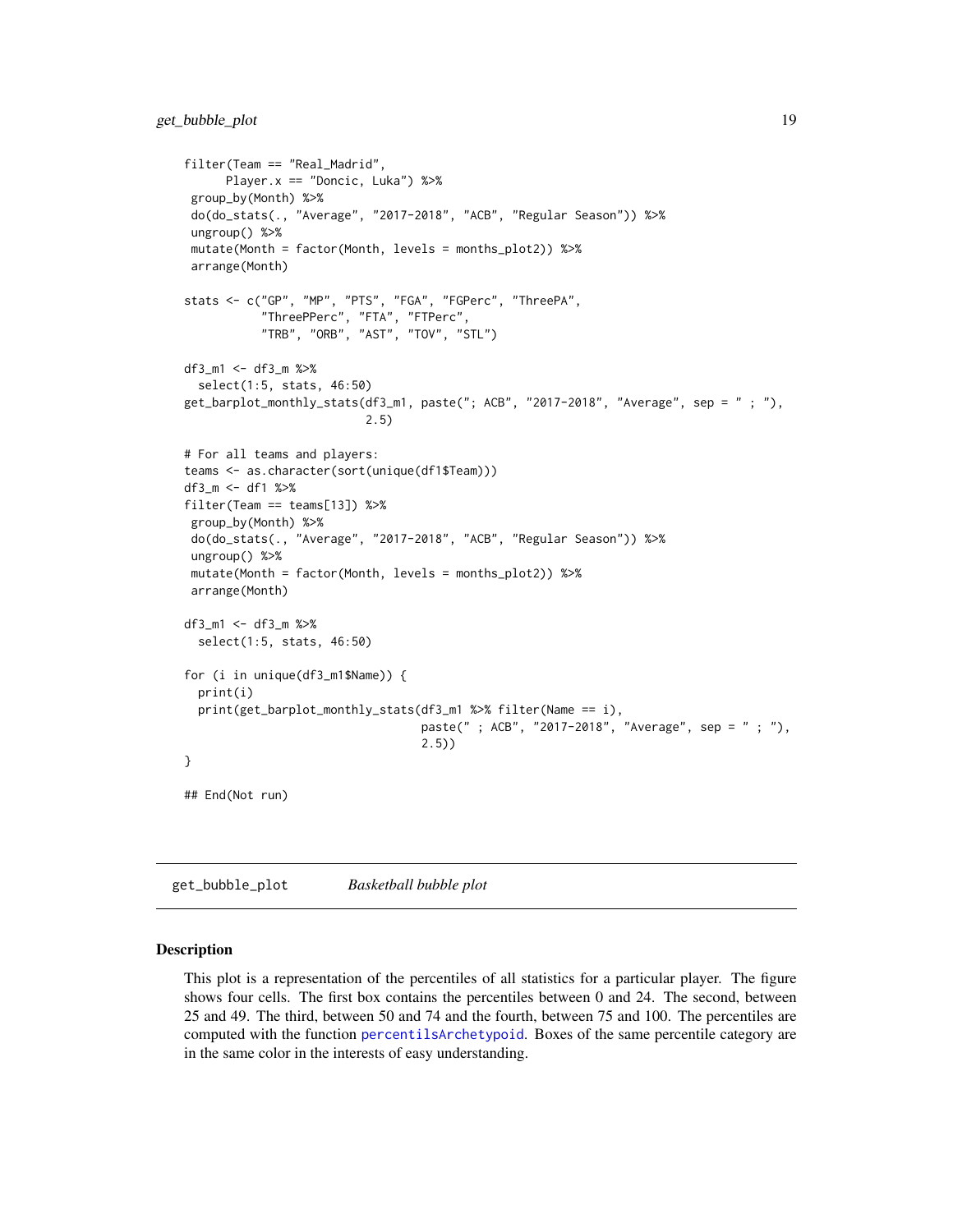<span id="page-19-0"></span>This type of visualization allows the user to analyze each player in a very simple way, since a general idea of those aspects of the game in which the player excels can be obtained.

#### Usage

```
get_bubble_plot(df_stats, player, descr_stats, size_text, size_text_x, size_legend)
```
#### Arguments

| df_stats    | Data frame with the statistics.               |
|-------------|-----------------------------------------------|
| player      | Player.                                       |
| descr_stats | Description of the statistics for the legend. |
| size_text   | Text size inside each box.                    |
| size_text_x | Stats labels size.                            |
| size_legend | Legend size.                                  |

#### Details

In the example shown below, it can be seen that Alberto Abalde has a percentile of x in free throws percentage. This means that the x percent of league players has a fewer percentage than him, while there is a (100-x) percent who has a bigger percentage.

### Value

Graphical device.

#### Author(s)

This function has been created using the code from this website: [https://www.r-bloggers.com/](https://www.r-bloggers.com/2017/01/visualizing-the-best/) [2017/01/visualizing-the-best/](https://www.r-bloggers.com/2017/01/visualizing-the-best/).

#### See Also

[percentilsArchetypoid](#page-0-0)

#### Examples

```
## Not run:
compet <- "ACB"
df <- do_join_games_bio(compet, acb_games_1718, acb_players_1718)
df1 <- do_add_adv_stats(df)
df2 <- do_stats(df1, "Total", "2017-2018", compet, "Regular Season")
# When choosing a subset of stats, follow the order in which they appear
# in the data frame.
stats <- c("GP", "MP", "PTS", "FGA", "FGPerc", "ThreePA", "ThreePPerc",
           "FTA", "FTPerc", "TRB", "ORB", "AST", "STL", "TOV")
df2_1 <- df2[, c(1:5, which(colnames(df2) %in% stats), 46:49)]
descr_stats <- c("Games played", "Minutes played", "Points",
                "Field goals attempted", "Field goals percentage",
                "3-point field goals attempted", "3-point percentage",
```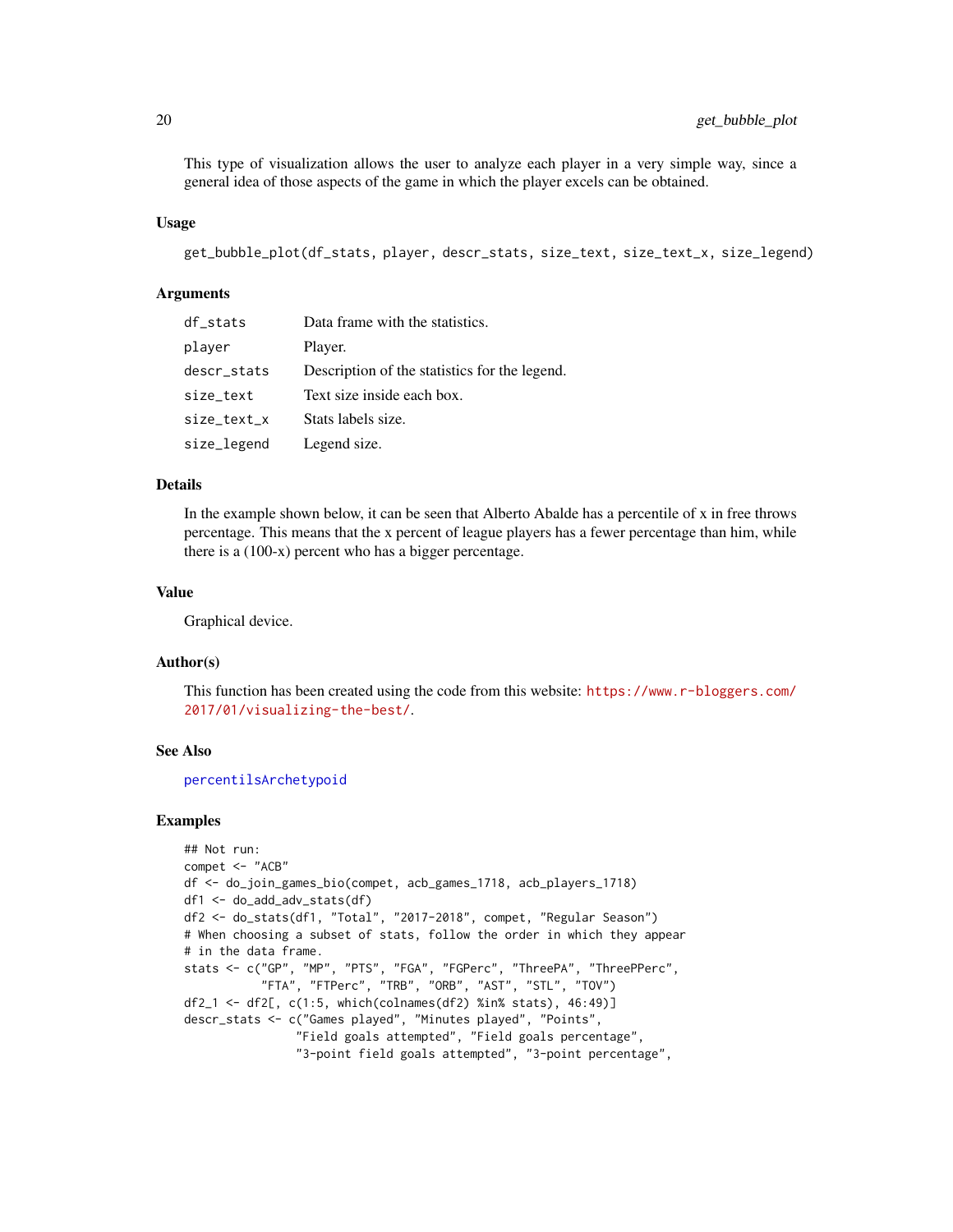```
"FTA: Free throws attempted", "Free throws percentage",
                "Total rebounds", "Offensive rebounds",
                "Assists", "Steals", "Turnovers")
get_bubble_plot(df2_1, "Abalde, Alberto", descr_stats, 6, 10, 12)
```
## End(Not run)

<span id="page-20-1"></span>get\_four\_factors\_plot *Four factors plot*

### Description

Once computed the team's factors and its rankings with [do\\_four\\_factors\\_df](#page-7-1), this function represents them.

### Usage

get\_four\_factors\_plot(df\_rank, df\_no\_rank, team, language)

### Arguments

| df_rank    | Data frame with the team's offense and defense four factors and its ranking<br>labels. |
|------------|----------------------------------------------------------------------------------------|
| df_no_rank | Data frame with the team's offense and defense four factors.                           |
| team       | Team name. Multiple teams can be chosen.                                               |
| language   | Language labels. Current options are 'en' for English and 'es' for Spanish.            |

#### Value

Graphical device.

### Author(s)

Guillermo Vinue

### See Also

[do\\_four\\_factors\\_df](#page-7-1)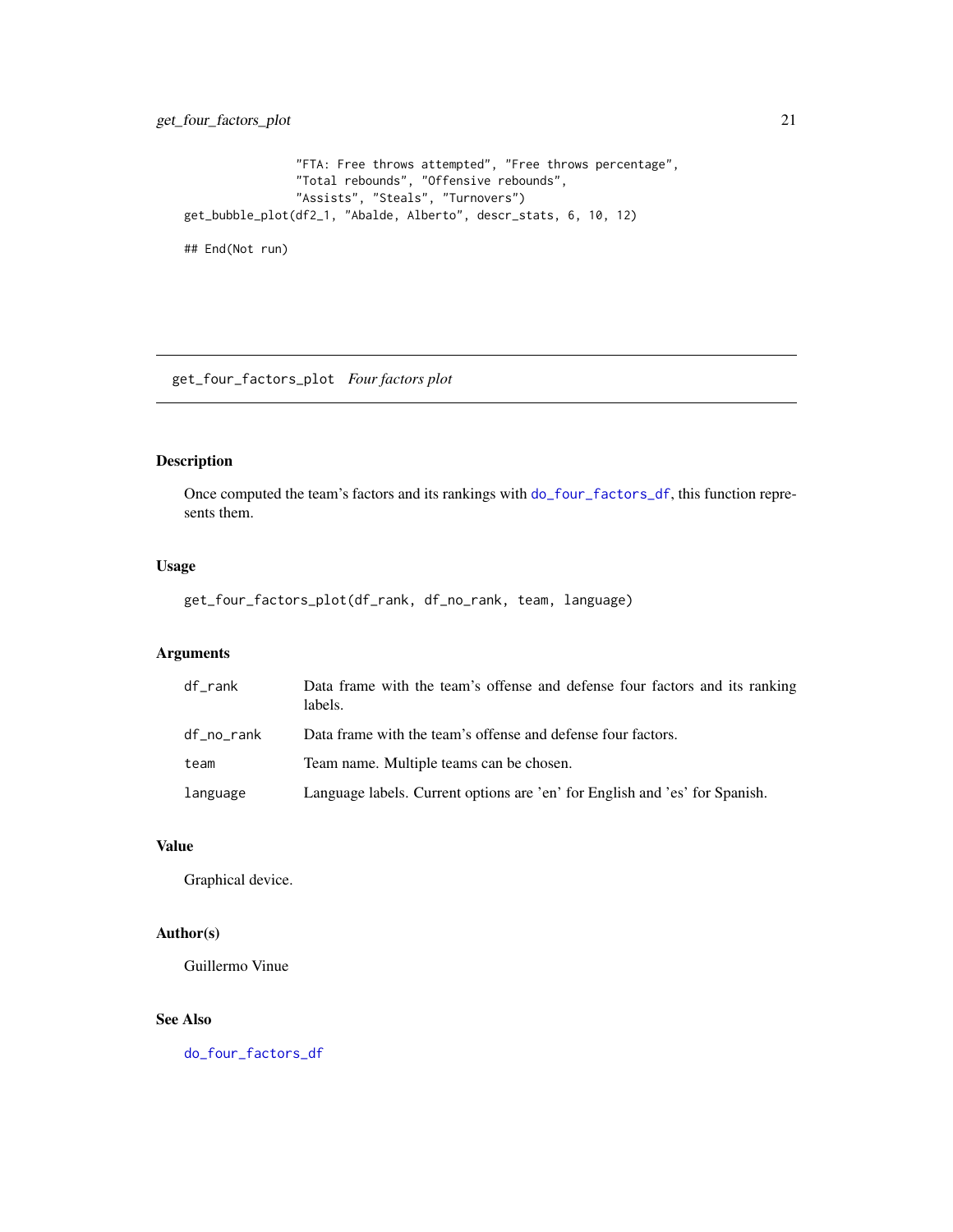### <span id="page-21-0"></span>Examples

```
## Not run:
df <- do_join_games_bio("ACB", acb_games_1718, acb_players_1718)
df1 <- do_add_adv_stats(df)
team <- "Valencia"
df_four_factors <- do_four_factors_df(df1, team)
# If only one team is represented the ranking between parentheses is just one.
get_four_factors_plot(df_four_factors$df_rank,
                      df_four_factors$df_no_rank, team, "en")
```
## End(Not run)

<span id="page-21-1"></span>get\_games\_rosters *Get all games and rosters*

### Description

This function is to get all the games and rosters of the competition selected.

### Usage

```
get_games_rosters(competition, type_league, nums, verbose = TRUE,
                         accents = FALSE, r_user, df0, df_bio0)
```
### Arguments

| competition | String. Options are "ACB", "Euroleague" and "Eurocup".                                                                                                                                          |
|-------------|-------------------------------------------------------------------------------------------------------------------------------------------------------------------------------------------------|
| type_league | String. If competition is ACB, to scrape ACB league games ("ACB"), Copa<br>del Rey games ("CREY") or Supercopa games ("SCOPA").                                                                 |
| nums        | Numbers corresponding to the website from which scraping.                                                                                                                                       |
| verbose     | Should R report information on progress? Default TRUE.                                                                                                                                          |
| accents     | If competition is ACB, should we keep the Spanish accents? The recom-<br>mended option is to remove them, so default FALSE.                                                                     |
| $r$ _user   | Email to identify the user when doing web scraping. This is a polite way to do<br>web scraping and to certify that the user is working as transparently as possible<br>with a research purpose. |
| df0         | Data frame to save the games data.                                                                                                                                                              |
| df bio0     | Data frame to save the rosters data.                                                                                                                                                            |

### Value

Data frame.

#### Author(s)

Guillermo Vinue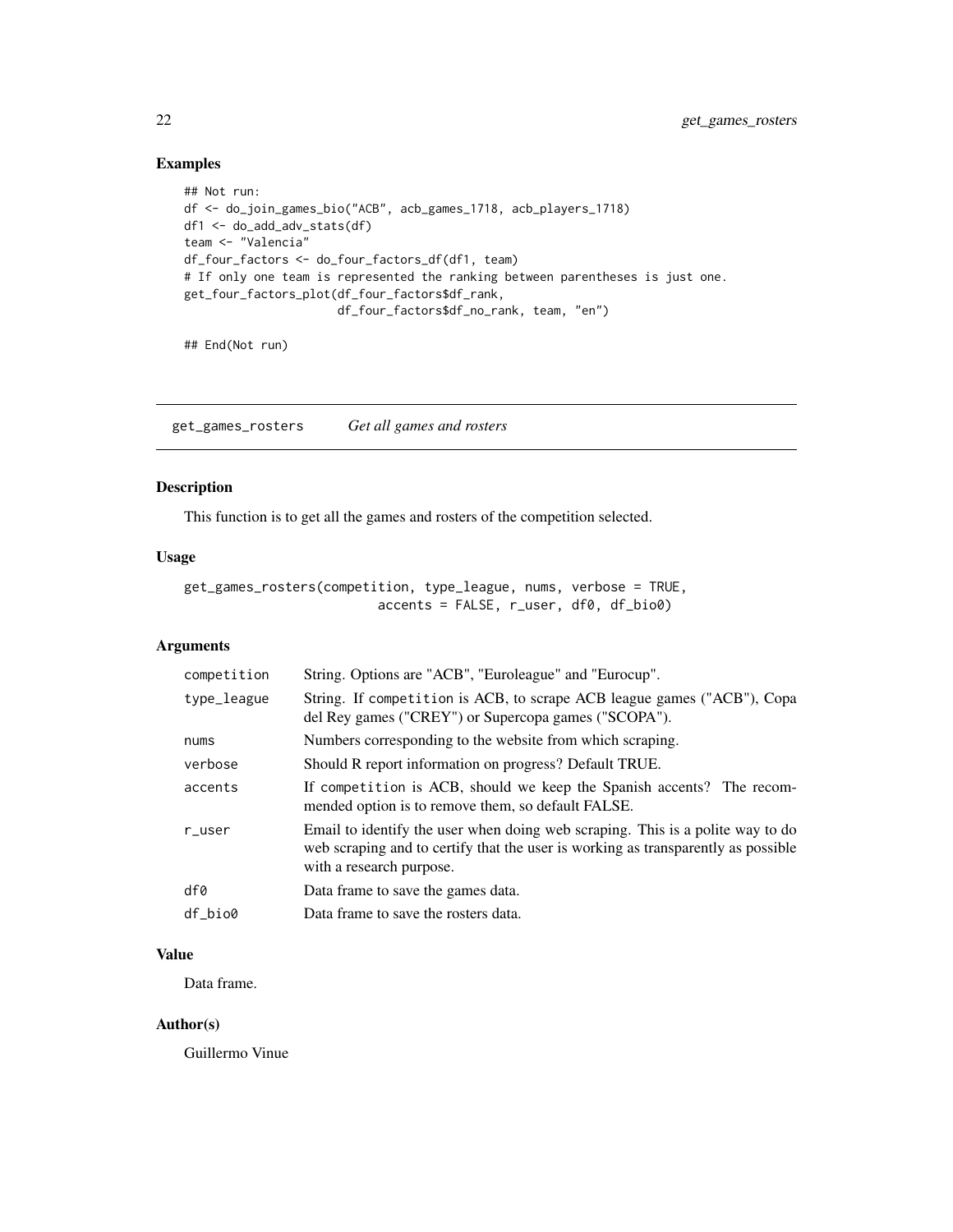#### get\_games\_rosters 23

#### Examples

```
## Not run:
library(readr)
# 1. The first time, all the historical data until the last games played can be
# directly scraped.
# ACB seasons available and corresponding games numbers:
acb_nums <- list(30001:30257, 31001:31262, 32001:32264, 33001:33492, 34001:34487,
                 35001:35494, 36001:36498, 37001:37401, 38001:38347, 39001:39417,
                 40001:40415, 41001:41351, 42001:42350, 43001:43339, 44001:44341,
                 45001:45339, 46001:46339, 47001:47339, 48001:48341, 49001:49341,
                 50001:50339, 51001:51340, 52001:52327, 53001:53294, 54001:54331,
                 55001:55331, 56001:56333, 57001:57333, 58001:58332, 59001:59331,
                 60001:60332, 61001:61298,
                 62001:62135)
names(acb_nums) <- paste(as.character(1985:2017), as.character(1986:2018), sep = "-")
df0 <- data.frame()
df_bio0 <- data.frame(CombinID = NA, Player = NA, Position = NA,
                      Height = NA, Date_birth = NA,
                      Nationality = NA, Licence = NA, Website_player = NA)
# All the games and players:
get_data <- get_games_rosters(competition = "ACB", type_league = "ACB",
                              nums = acb_nums, verbose = TRUE, accents = FALSE,
                              r_user = "guillermo.vinue@uv.es",
                              df0 = df0, df_bio0 = df_bio0acb_games <- get_data$df0
acb_players <- get_data$df_bio0
write_csv(acb_games, path = "acb_games.csv")
write_csv(acb_players, path = "acb_players.csv")
# 2. Then, in order to scrape new games as they are played, the df0 and df_bio0 objects are
# the historical games and rosters:
acb_nums <- list(62136:62153)
names(acb_nums) <- "2017-2018"
df0 <- read_csv("acb_games.csv", guess_max = 1e5)
df_bio0 <- read_csv("acb_players.csv", guess_max = 1e3)
get_data <- get_games_rosters(competition = "ACB", type_league = "ACB",
                              nums = acb_nums, verbose = TRUE, accents = FALSE,
                              r_user = "guillermo.vinue@uv.es",
                              df0 = df0, df_bio0 = df_bio0# -----
# ACB Copa del Rey seasons available and corresponding games numbers (rosters were
already downloaded with the ACB league):
acb_crey_nums <- list(50001:50004, 51001:51007, 52001:52007, 53033:53039,
                      54033:54039, 55033:55040, 56033:56040, 57029:57036,
                      58025:58032, 59038:59045, 60001:60008, 61001:61007,
                      62001:62007, 63001:63007, 64001:64007, 65001:65007,
                      66001:66007, 67001:67007, 68001:68007, 69001:69007,
```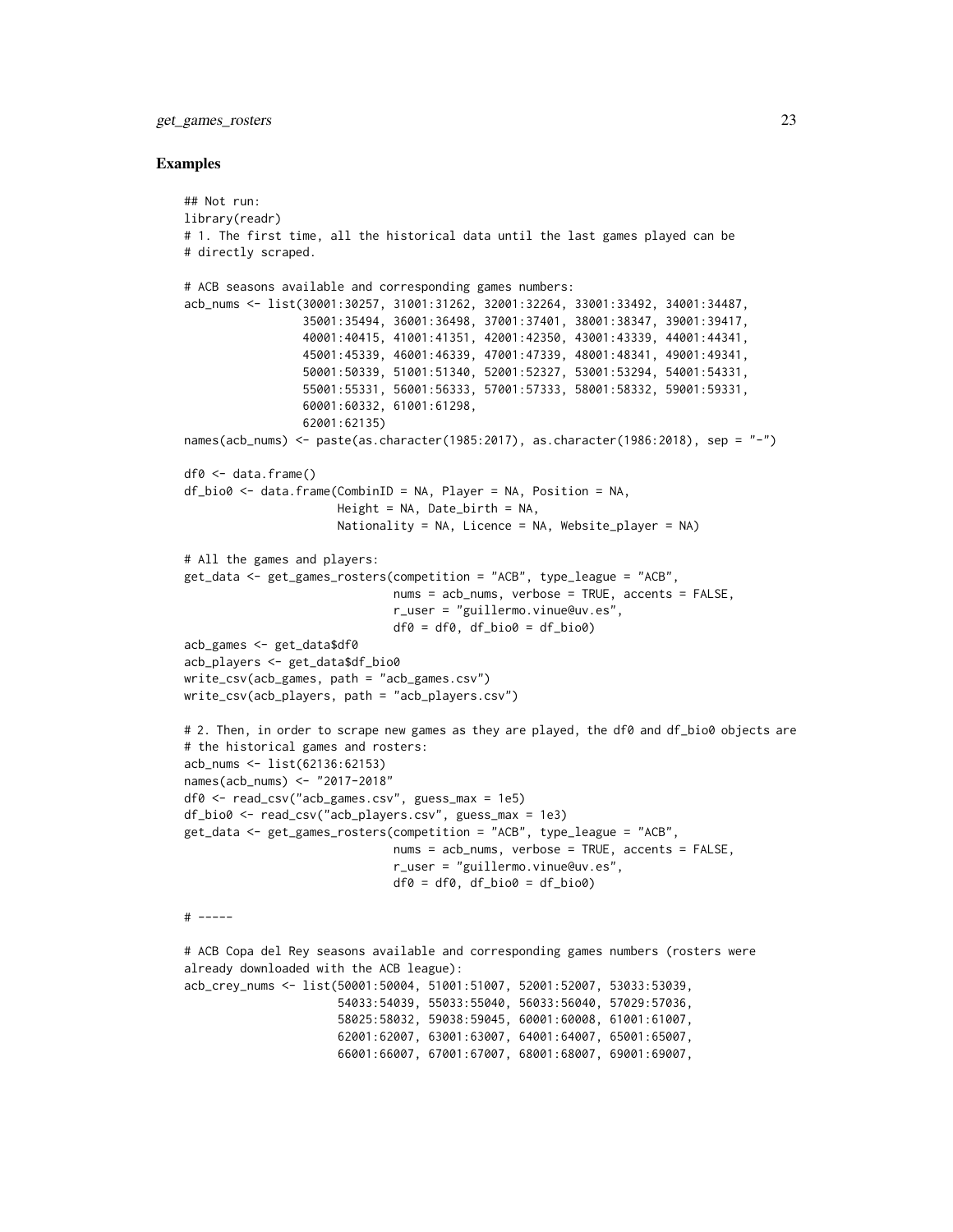```
70001:70007, 71001:71007, 72001:72007, 73001:73007,
                      74001:74007, 75001:75007, 76001:76007, 77001:77007,
                      78001:78007, 79001:79007, 80001:80007, 81001:81007)
names(acb_crey_nums) <- paste(as.character(1985:2016), as.character(1986:2017), sep = "-")
df0 <- data.frame()
get_data <- get_games_rosters(competition = "ACB", type_league = "CREY",
                              nums = acb_crey_nums, verbose = TRUE, accents = FALSE,
                              r_user = "guillermo.vinue@uv.es",
                              df0 = df0, df_bio0 = NULLacb_crey_games <- get_data$df0
write_csv(acb_crey_games, path = "acb_crey_games.csv")
# -----
# ACB Supercopa seasons available and corresponding games numbers (rosters were
already downloaded with the ACB league):
acb_scopa_nums <- list(1001, 2001, 3001, 4001, 5001:5004, 6001:6004,
                       7001:7003, 9001:9003, 10001:10003, 11001:11003,
                       12001:12003, 13001:13003, 14001:14003, 15001:15003,
                       16001:16003, 17001:17003, 18001:18003, 19001:19003)
# I haven't found the data for the supercopa in Bilbao 2007 ; 8001:8003
# http://www.acb.com/fichas/SCOPA8001.php
names(acb_scopa_nums) <- c(paste(as.character(1984:1987), as.character(1985:1988), sep = "-"),
                     paste(as.character(2004:2006), as.character(2005:2007), sep = "-"),
                     paste(as.character(2008:2018), as.character(2009:2019), sep = "-"))
df0 <- data.frame()
get_data <- get_games_rosters(competition = "ACB", type_league = "SCOPA",
                              nums = acb_scopa_nums, verbose = TRUE, accents = FALSE,
                              r_user = "guillermo.vinue@uv.es",
                              df0 = df0, df_bio0 = NULLacb_scopa_games <- get_data$df0
write_csv(acb_scopa_games, path = "acb_scopa_games.csv")
# -----
# Euroleague seasons available and corresponding games numbers:
euroleague_nums <- list(1:128,
                        1:263, 1:250, 1:251, 1:253, 1:253, 1:188, 1:189,
                        1:188, 1:188, 1:231, 1:231, 1:231, 1:229, 1:220,
                        1:220, 1:275, 1:169)
names(euroleague_nums) <- 2017:2000
df0 <- data.frame()
df_bio0 <- data.frame(CombinID = NA, Player = NA, Position = NA,
                     Height = NA, Date_birth = NA,
                     Nationality = NA, Website_player = NA)
get_data <- get_games_rosters(competition = "Euroleague", nums = euroleague_nums,
                              verbose = TRUE, r_user = "guillermo.vinue@uv.es",
                              df0 = df0, df_bio0 = df_bio0euroleague_games <- get_data$df0
euroleague_players <- get_data$df_bio0
```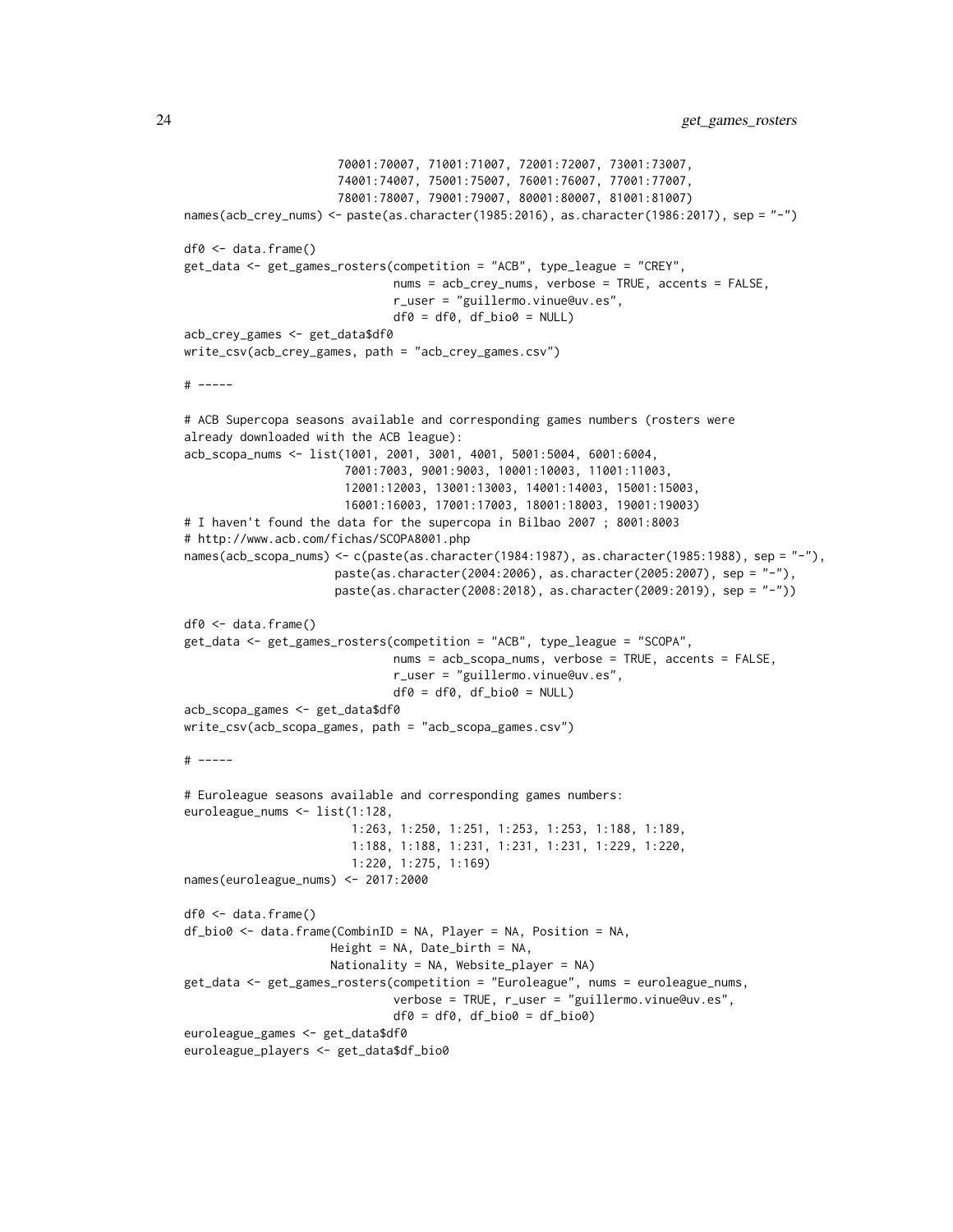```
write_csv(euroleague_games, path = "euroleague_games.csv")
write_csv(euroleague_players, path = "euroleague_players.csv")
# -----
# Eurocup seasons available and corresponding games numbers:
eurocup_nums <- list(1:128,
                     2:186, 1:306, 1:306, 1:366, 1:157, 1:156, 1:156, 1:156,
                     1:151, 1:326, 1:149, 1:149, 1:239, 1:209, 1:150)
names(eurocup_nums) <- 2017:2002
df0 <- data.frame()
df_bio0 <- data.frame(CombinID = NA, Player = NA, Position = NA,
                     Height = NA, Date_birth = NA,
                     Nationality = NA, Website_player = NA)
get_data <- get_games_rosters(competition = "Eurocup", nums = eurocup_nums,
                              verbose = TRUE, r_user = "guillermo.vinue@uv.es",
                              df0 = df0, df_bio0 = df_bio0eurocup_games <- get_data$df0
eurocup_players <- get_data$df_bio0
write_csv(eurocup_games, path = "eurocup_games.csv")
write_csv(eurocup_players, path = "eurocup_players.csv")
## End(Not run)
```
get\_heatmap\_bb *Basketball heatmap*

### Description

The heatmap created with this function allows the user to easily represent the stats for each player. The more intense the color, the more the player highlights in the statistic considered. The plot can be ordered by any statistic. If all the statistics are represented, the offensive statistics are grouped in red, the defensive in green, the rest in purple and the advanced in pink. Otherwise, the default color is red.

#### Usage

```
get_heatmap_bb(df_stats, team, levels_stats = NULL, stat_ord, base_size = 9, title)
```
### Arguments

| df stats     | Data frame with the statistics.                                                                                                                                                                         |
|--------------|---------------------------------------------------------------------------------------------------------------------------------------------------------------------------------------------------------|
| team         | Team.                                                                                                                                                                                                   |
| levels stats | Statistics classified in several categories to plot. If this is NULL, all the statistics<br>are included in the data frame. Otherwise, the user can define a vector with the<br>variables to represent. |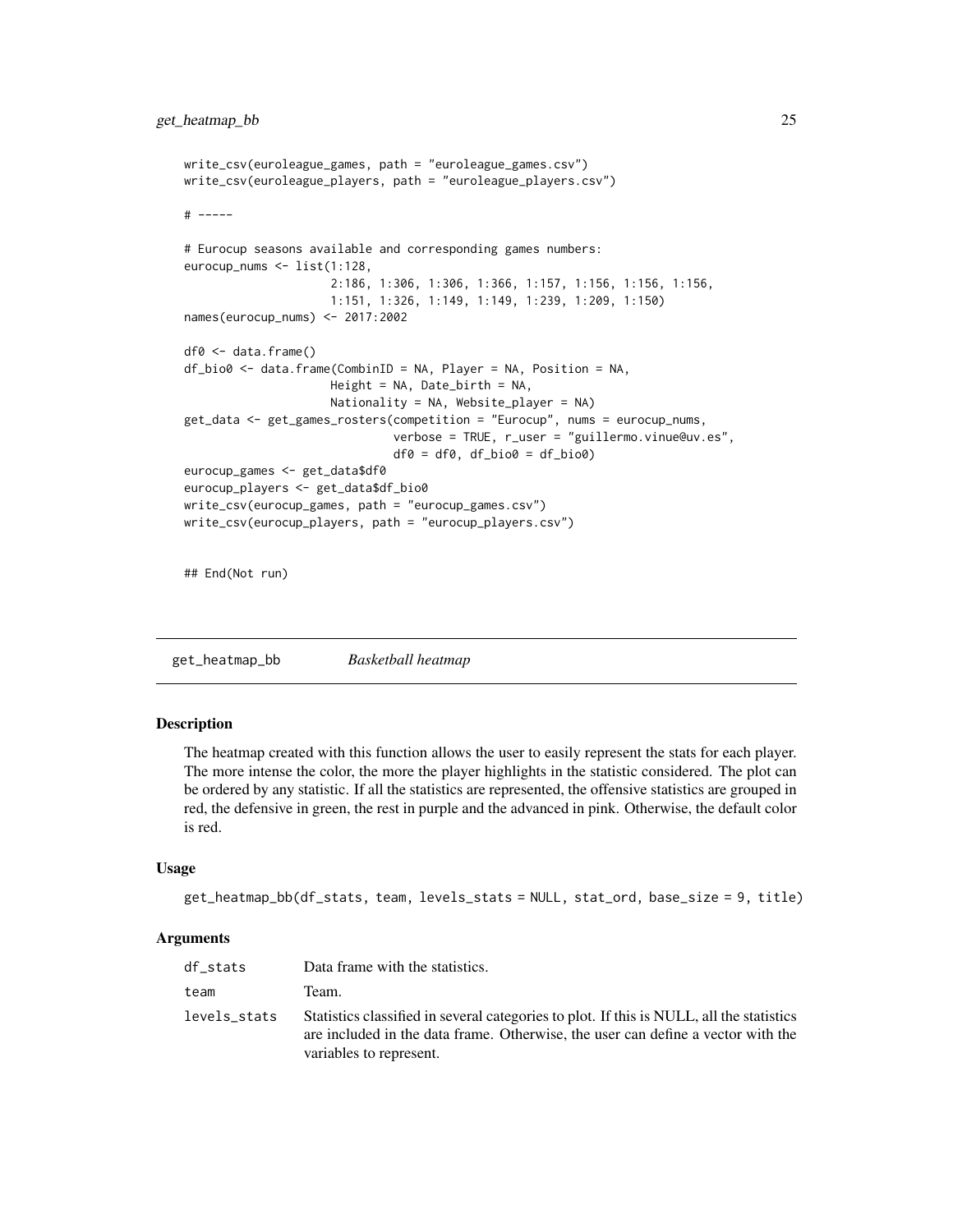<span id="page-25-0"></span>

| stat ord  | To sort the heatmap on one particular statistic. |
|-----------|--------------------------------------------------|
| base size | Sets the font size in the theme used. Default 9. |
| title     | Plot title.                                      |

### Value

Graphical device.

#### Author(s)

```
This function has been created using the code from these websites: https://learnr.wordpress.
com/2010/01/26/ggplot2-quick-heatmap-plotting/ and https://stackoverflow.com/questions/
13016022/ggplot2-heatmaps-using-different-gradients-for-categories/13016912
```
### Examples

```
## Not run:
compet <- "ACB"
df <- do_join_games_bio(compet, acb_games_1718, acb_players_1718)
df1 <- do_add_adv_stats(df)
df2 <- do_stats(df1, "Total", "2017-2018", compet, "Regular Season")
teams <- as.character(rev(sort(unique(df2$Team))))
get_heatmap_bb(df2, teams[6], NULL, "MP", 9, paste(compet, "2017-2018", "Total", sep = " "))
```
## End(Not run)

<span id="page-25-1"></span>get\_map\_nats *Nationalities map*

### Description

A world map is represented. The countries from where there are players in the competition selected are in green color.

#### Usage

```
get_map_nats(df_stats)
```
### Arguments

df\_stats Data frame with the statistics and the corrected nationalities.

#### Value

Graphical device.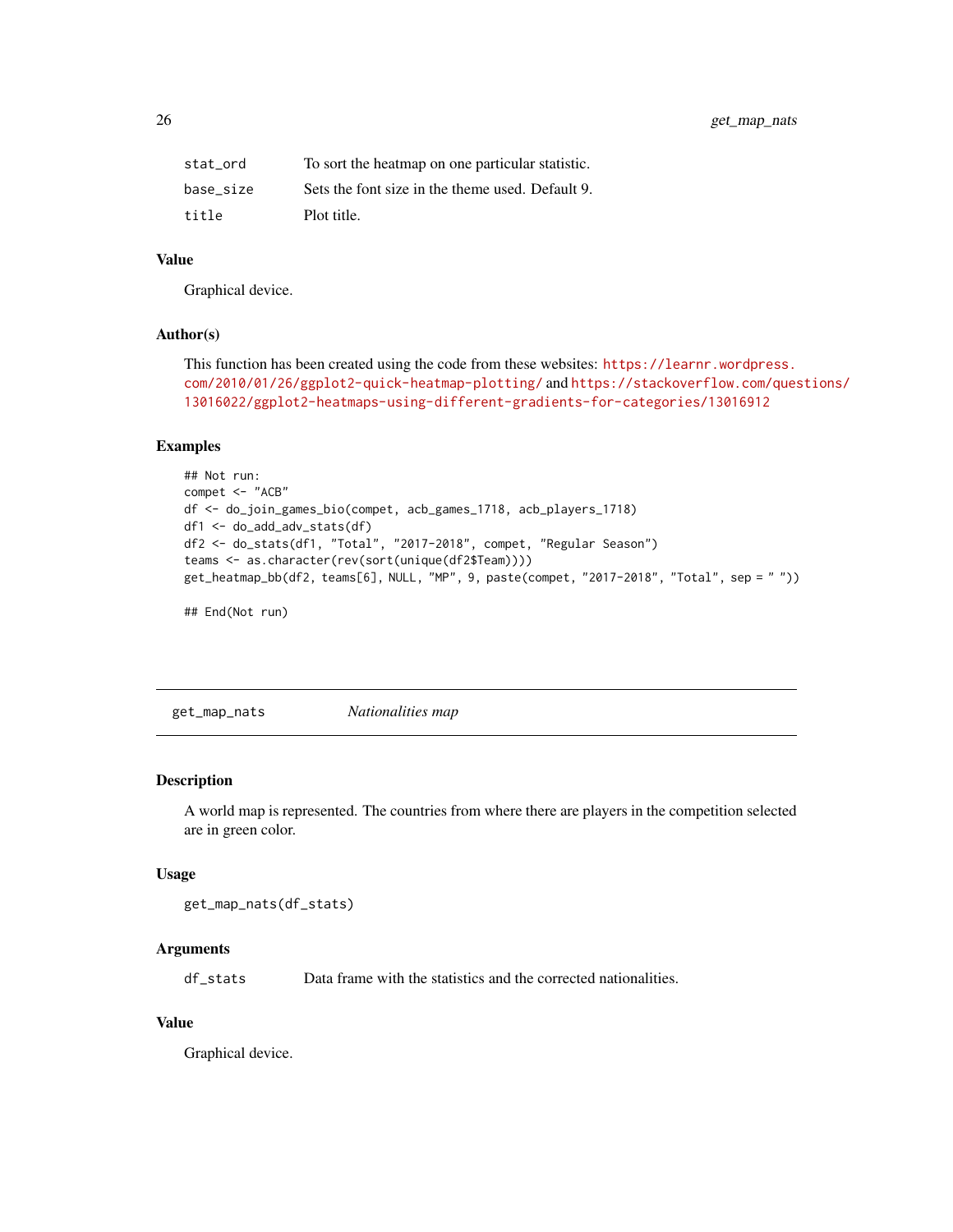<span id="page-26-0"></span>get\_pop\_pyramid 27

### Author(s)

Guillermo Vinue

## See Also

[do\\_map\\_nats](#page-9-1)

### Examples

```
## Not run:
compet <- "ACB"
df <- do_join_games_bio(compet, acb_games_1718, acb_players_1718)
df1 <- do_add_adv_stats(df)
df2 <- do_stats(df1, "Total", "2017-2018", compet, "Regular Season")
get_map_nats(df2)
## End(Not run)
```
get\_pop\_pyramid *Population pyramid*

### Description

This is the code to get a population pyramid with the number of both Spanish and foreigner players along the seasons for the ACB league. This aids in discussion of nationality imbalance.

### Usage

```
get_pop_pyramid(df, title, language)
```
### Arguments

| df       | Data frame that contains the ACB players' nationality.      |
|----------|-------------------------------------------------------------|
| title    | Title of the plot                                           |
| language | String, "eng" for English labels; "esp" for Spanish labels. |

### Value

Graphical device.

#### Author(s)

Guillermo Vinue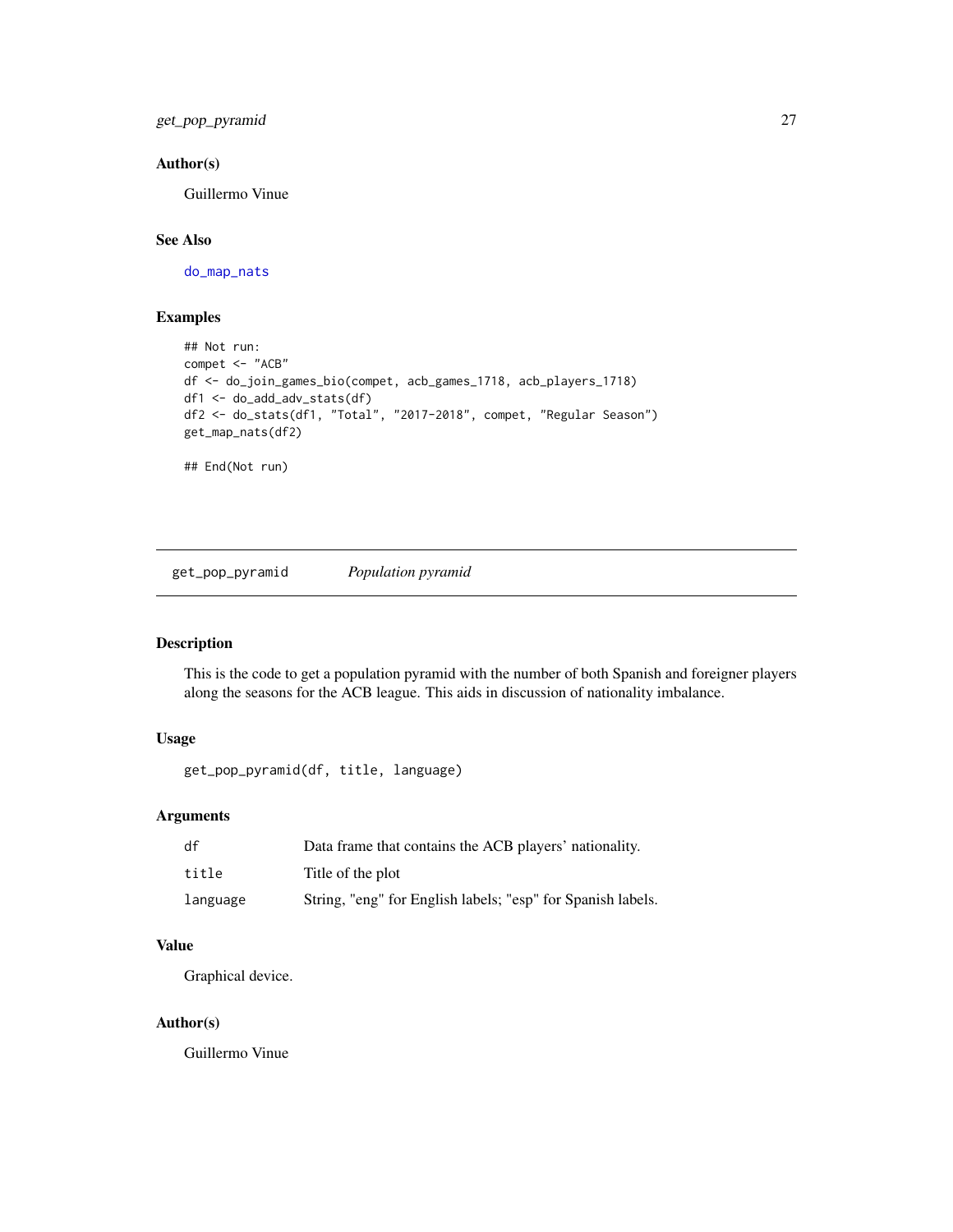### <span id="page-27-0"></span>Examples

```
## Not run:
# Load the data_app_acb file with the ACB games
# from seasons 1985-1986 to 2017-2018:
load(url("http://www.uv.es/vivigui/softw/data_app_acb.RData"))
title <- " Number of Spanish and foreign players along the ACB seasons \n Data from www.acb.com"
get_pop_pyramid(data_app_acb, title, "eng")
```
## End(Not run)

get\_shooting\_plot *Shooting plot*

### Description

This plot represents the number of shots attempted and scored by every player of the same team, together with the scoring percentage. The players are sortered by percentage.

#### Usage

get\_shooting\_plot(df\_stats, team, type\_shot, min\_att, title, language)

### Arguments

| df_stats  | Data frame with the statistics.                                                                                        |
|-----------|------------------------------------------------------------------------------------------------------------------------|
| team      | Team.                                                                                                                  |
| type_shot | Numeric with values 1-2-3: 1 refers to free throws, 2 refers to two point shots<br>and 3 refers to three points shots. |
| min_att   | Minimum number of attempts by the player to be represented in the plot.                                                |
| title     | Plot title.                                                                                                            |
| language  | Language labels. Current options are 'en' for English and 'es' for Spanish.                                            |

### Value

Graphical device.

### Author(s)

Guillermo Vinue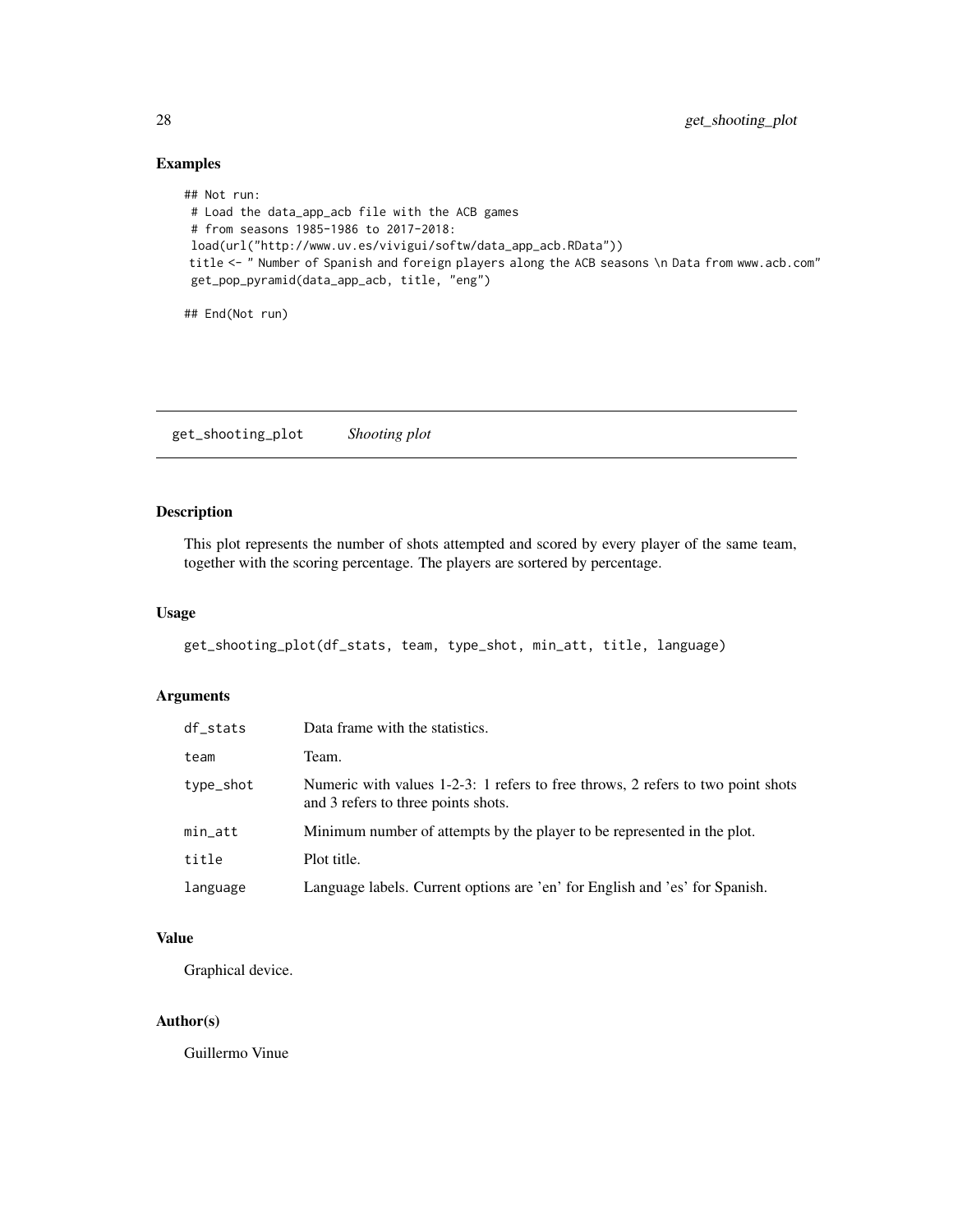### <span id="page-28-0"></span>get\_similar\_players 29

### Examples

```
## Not run:
compet <- "ACB"
df <- do_join_games_bio(compet, acb_games_1718, acb_players_1718)
df1 <- do_add_adv_stats(df)
df2 <- do_stats(df1, "Total", "2017-2018", compet, "Regular Season")
get_shooting_plot(df2, "Valencia", 3, 1,
                  paste("Valencia", compet, "2017-2018", sep = " "), "en")
```

```
## End(Not run)
```
get\_similar\_players *Similar players to archetypoids*

### Description

Similar players to the archetypoids computed with [archetypoids](#page-0-0) according to a similarity threshold.

### Usage

get\_similar\_players(atype, threshold, alphas, cases, data, variables, compet, season)

#### Arguments

| atype     | Number assigned to the archetypoid (1:length (cases)) from which searching the<br>players who most resemble to it. |
|-----------|--------------------------------------------------------------------------------------------------------------------|
| threshold | Similarity threshold.                                                                                              |
| alphas    | Alpha values of all the players.                                                                                   |
| cases     | Archetypoids.                                                                                                      |
| data      | Data frame with the statistics.                                                                                    |
| variables | Statistics used to compute the archetypoids.                                                                       |
| compet    | Competition.                                                                                                       |
| season    | Season.                                                                                                            |

#### Value

Data frame with the features of the similar players.

### Author(s)

Guillermo Vinue

### See Also

[archetypoids](#page-0-0)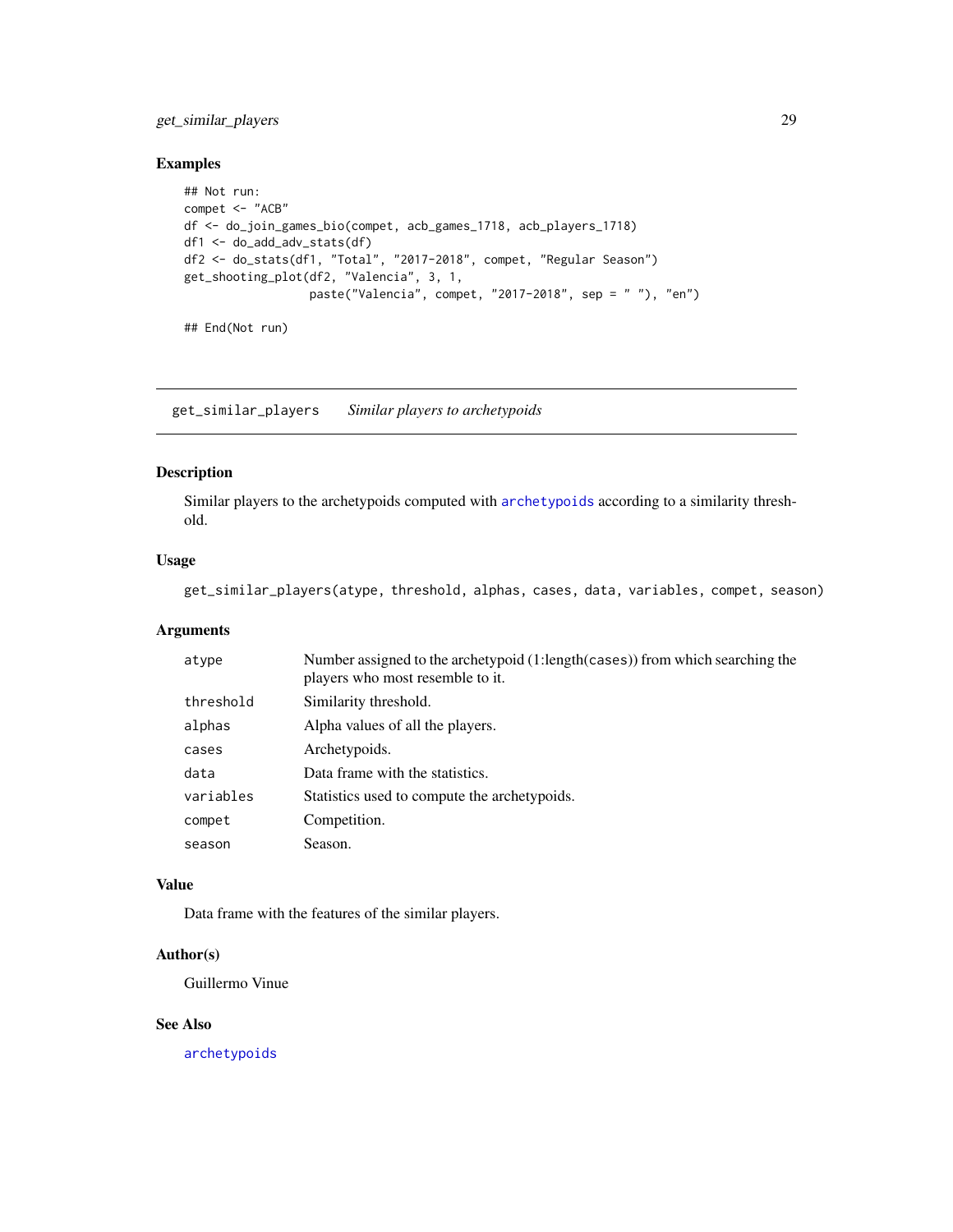#### Examples

```
(s0 \leq Sys.time()# Turn off temporarily some negligible warnings from the
# archetypes package to avoid missunderstandings. The code works well.
library(Anthropometry)
df <- do_join_games_bio("ACB", acb_games_1718, acb_players_1718)
df1 <- do_add_adv_stats(df)
df2 <- do_stats(df1, "Total", "2017-2018", "ACB", "Regular Season")
df3 <- df2[which(df2$Position == "Guard")[1:31], c("MP", "PTS", "Name")]
preproc \leq preprocessing(df3[,1:2], stand = TRUE, percAccomm = 1)
set.seed(4321)
suppressWarnings(lass <- stepArchetypesRawData(preproc$data, 1:2,
                numRep = 20, verbose = FALSE))
res <- archetypoids(2, preproc$data, huge = 200, step = FALSE, ArchObj = lass,
                    nearest = "cand_ns", sequ = TRUE)# The S3 class of anthrCases from Anthropometry has been updated.
cases <- anthrCases(res)
df3[cases,] # https://github.com/r-quantities/units/issues/225
alphas <- round(res$alphas, 4)
df3_aux <- df2[which(df2$Position == "Guard")[1:31], ]
get_similar_players(1, 0.99, alphas, cases, df3_aux, c("MP", "PTS"),
                    unique(df3_aux$Compet), unique(df3_aux$Season))
s1 \leq Sys.time() - s0
s1
```
get\_similar\_teams *Similar teams to archetypoids*

#### **Description**

Similar teams to the archetypoids computed with [archetypoids](#page-0-0) according to a similarity threshold.

#### Usage

```
get_similar_teams(atype, threshold, alphas, cases, data, variables)
```
#### Arguments

| atype     | Number assigned to the archetypoid (1:length (cases)) from which searching the<br>players who most resemble to it. |
|-----------|--------------------------------------------------------------------------------------------------------------------|
| threshold | Similarity threshold.                                                                                              |
| alphas    | Alpha values of all the players.                                                                                   |
| cases     | Archetypoids.                                                                                                      |
| data      | Data frame with the statistics.                                                                                    |
| variables | Statistics used to compute the archetypoids.                                                                       |

<span id="page-29-0"></span>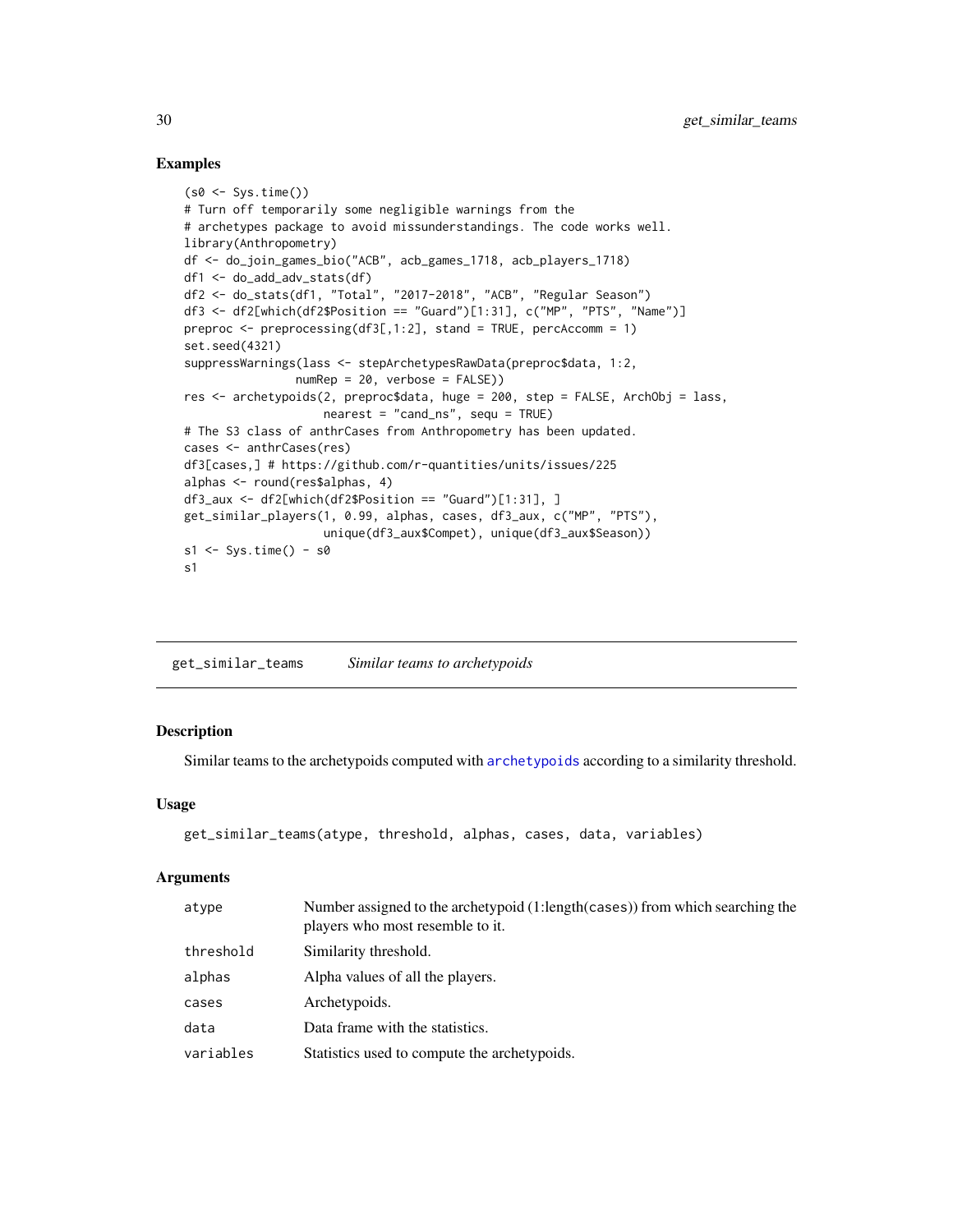<span id="page-30-0"></span>get\_stats\_seasons 31

### Value

Data frame with the features of the similar teams.

#### Author(s)

Guillermo Vinue

### See Also

[archetypoids](#page-0-0)

### Examples

```
## Not run:
(s0 <- Sys.time())
library(Anthropometry)
df <- do_join_games_bio("ACB", acb_games_1718, acb_players_1718)
df$Compet <- "ACB"
df_teams <- do_stats_teams(df, "2017-2018", "ACB", "Regular Season")
df_team_total <- df_teams$df_team_total
df3 <- df_team_total[, c("PTS", "PTSrv", "Team")]
preproc <- preprocessing(df3[,1:2], stand = TRUE, percAccomm = 1)
set.seed(4321)
lass <- stepArchetypesRawData(preproc$data, 1:2, numRep = 20, verbose = FALSE)
res <- archetypoids(2, preproc$data, huge = 200, step = FALSE, ArchObj = lass,
                    nearest = "cand_ns", sequ = TRUE)
cases <- anthrCases(res)
df3[cases,]
alphas <- round(res$alphas, 4)
get_similar_teams(1, 0.95, alphas, cases, df_team_total, c("PTS", "PTSrv"))
s1 \leftarrow Sys.time() - s0s1
## End(Not run)
```
get\_stats\_seasons *Season-by-season stats*

#### Description

This function represents the average values of a set of statistics for certain players in every season where the players played. It gives an idea of the season-by-season performance.

#### Usage

get\_stats\_seasons(df, competition, player, variabs, type\_season, add\_text, show\_x\_axis)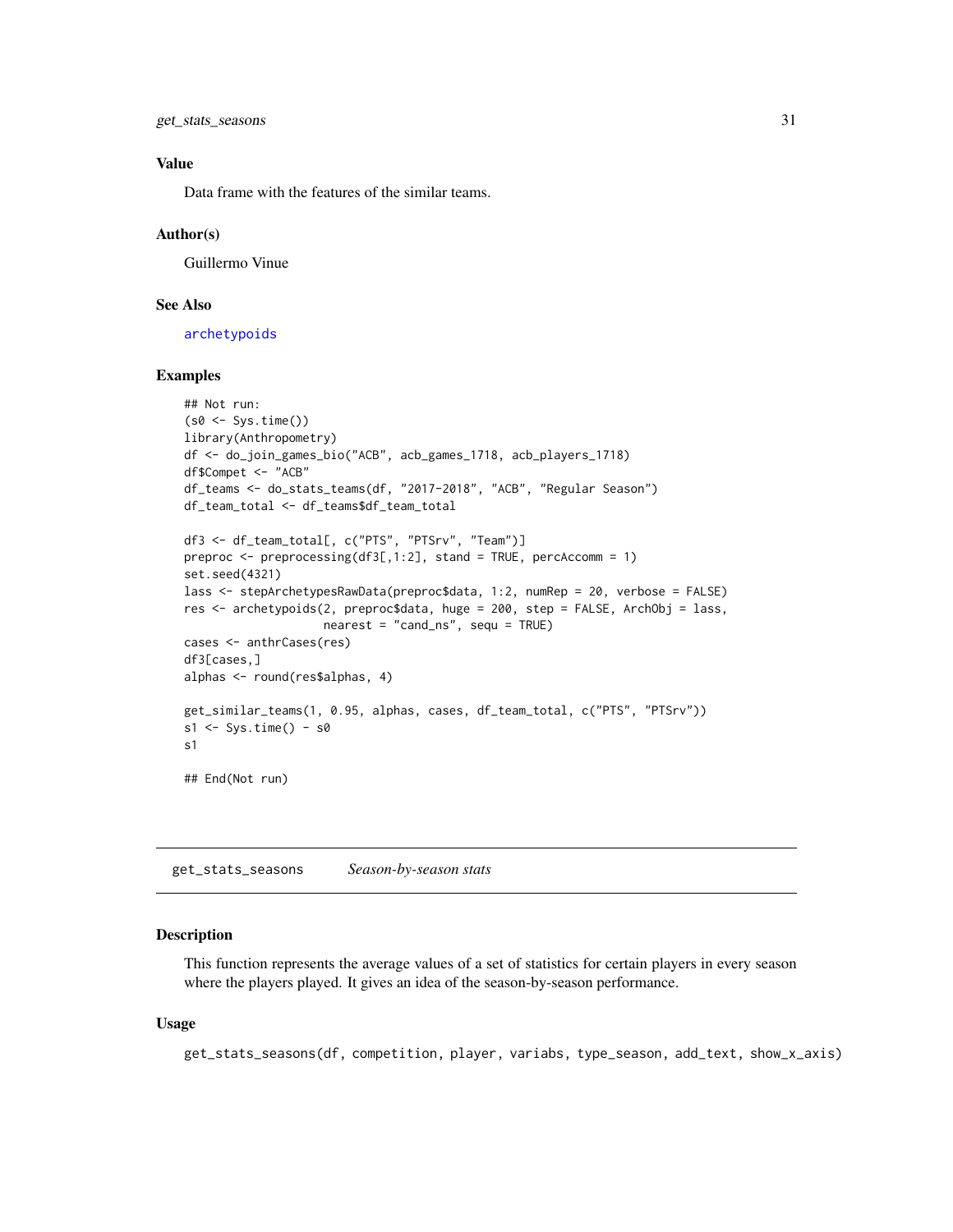### <span id="page-31-0"></span>Arguments

| df          | Data frame with the games and the players info.                                            |
|-------------|--------------------------------------------------------------------------------------------|
| competition | Competition.                                                                               |
| player      | Players's names.                                                                           |
| variabs     | Vector with the statistics to plot.                                                        |
| type_season | String with the round of competition, for example regular season or playoffs and<br>so on. |
| add_text    | Boolean. Should text be added to the plot points?                                          |
| show_x_axis | Boolean. Should x-axis labels be shown in the plot?                                        |

#### Value

List with two elements:

- gg Graphical device.
- df\_gg Data frame associated with the plot.

### Author(s)

Guillermo Vinue

#### Examples

```
## Not run:
competition <- "ACB"
df <- do_join_games_bio("ACB", acb_games_1718, acb_players_1718)
df$Compet <- competition
player <- "Carroll, Jaycee"
variabs <- c("GP", "MP", "PTS", "EFGPerc", "TRB", "AST", "TOV", "PIR")
plot_yearly <- get_stats_seasons(df, competition, player, variabs, "All", TRUE, TRUE)
plot_yearly$gg
# There are only games from the regular season in this demo data frame.
plot_yearly1 <- get_stats_seasons(df, competition, player, variabs, "Regular Season",
                                  TRUE, TRUE)
plot_yearly1$gg
## End(Not run)
```
get\_table\_results *League cross table*

### Description

The league results are represented with a cross table.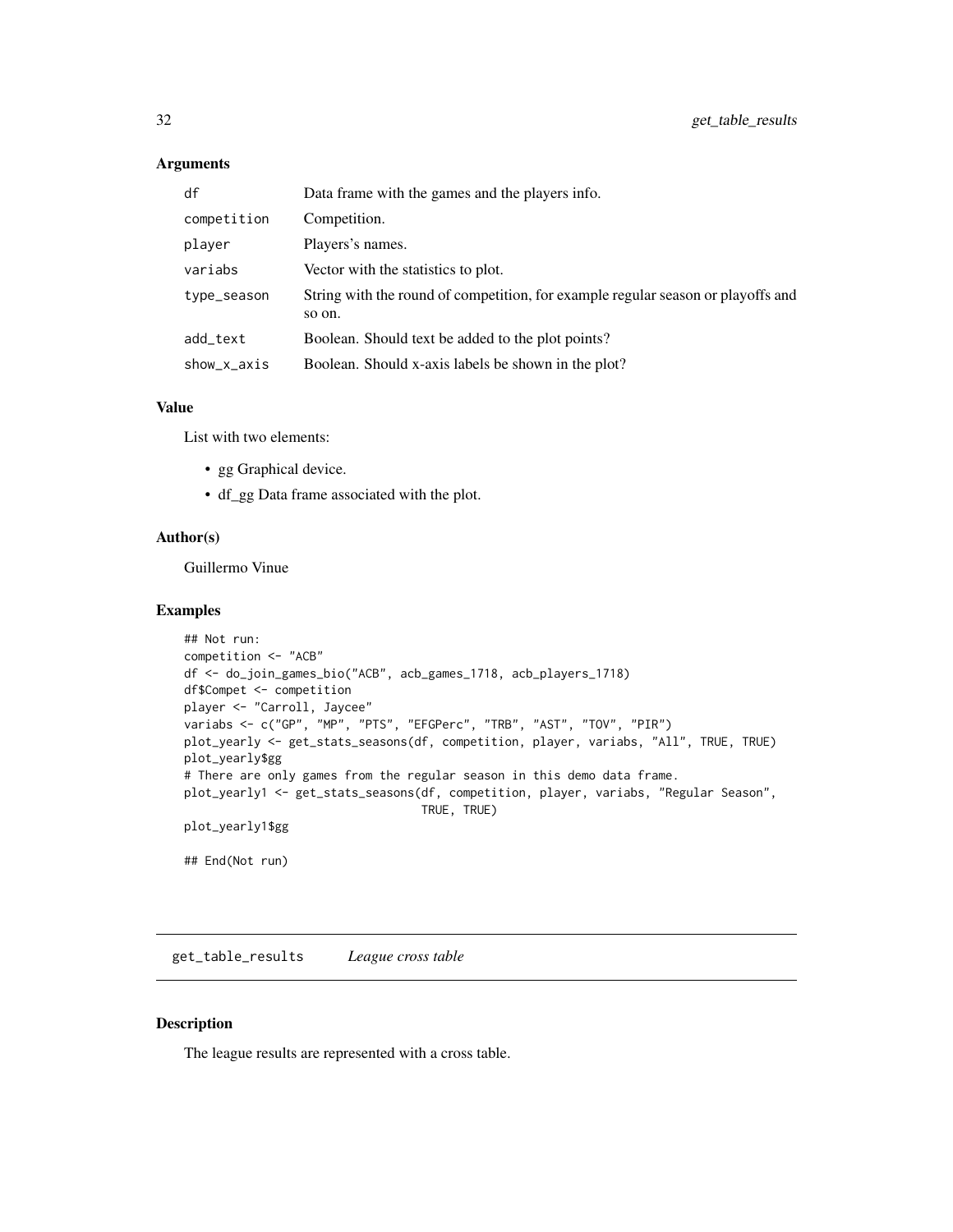### <span id="page-32-0"></span>Usage

get\_table\_results(df, competition, season)

#### Arguments

| df          | Data frame with the games and the players info. |
|-------------|-------------------------------------------------|
| competition | Competition.                                    |
| season      | Season.                                         |

### Value

List with these two elements:

- plot\_teams Graphical device with the cross table.
- wins\_teams Vector with the team wins.

#### Author(s)

Guillermo Vinue

### Examples

```
## Not run:
df <- do_join_games_bio("ACB", acb_games_1718, acb_players_1718)
df$Compet <- "ACB"
gg <- get_table_results(df, "ACB", "2017-2018")
gg$wins_teams
gg$plot_teams
## End(Not run)
```
<span id="page-32-1"></span>join\_players\_bio\_age\_acb

*Join ACB games and players' info*

### Description

This function joins the ACB games with the players' bio and computes the players' age at each game.

### Usage

```
join_players_bio_age_acb(df_games, df_rosters)
```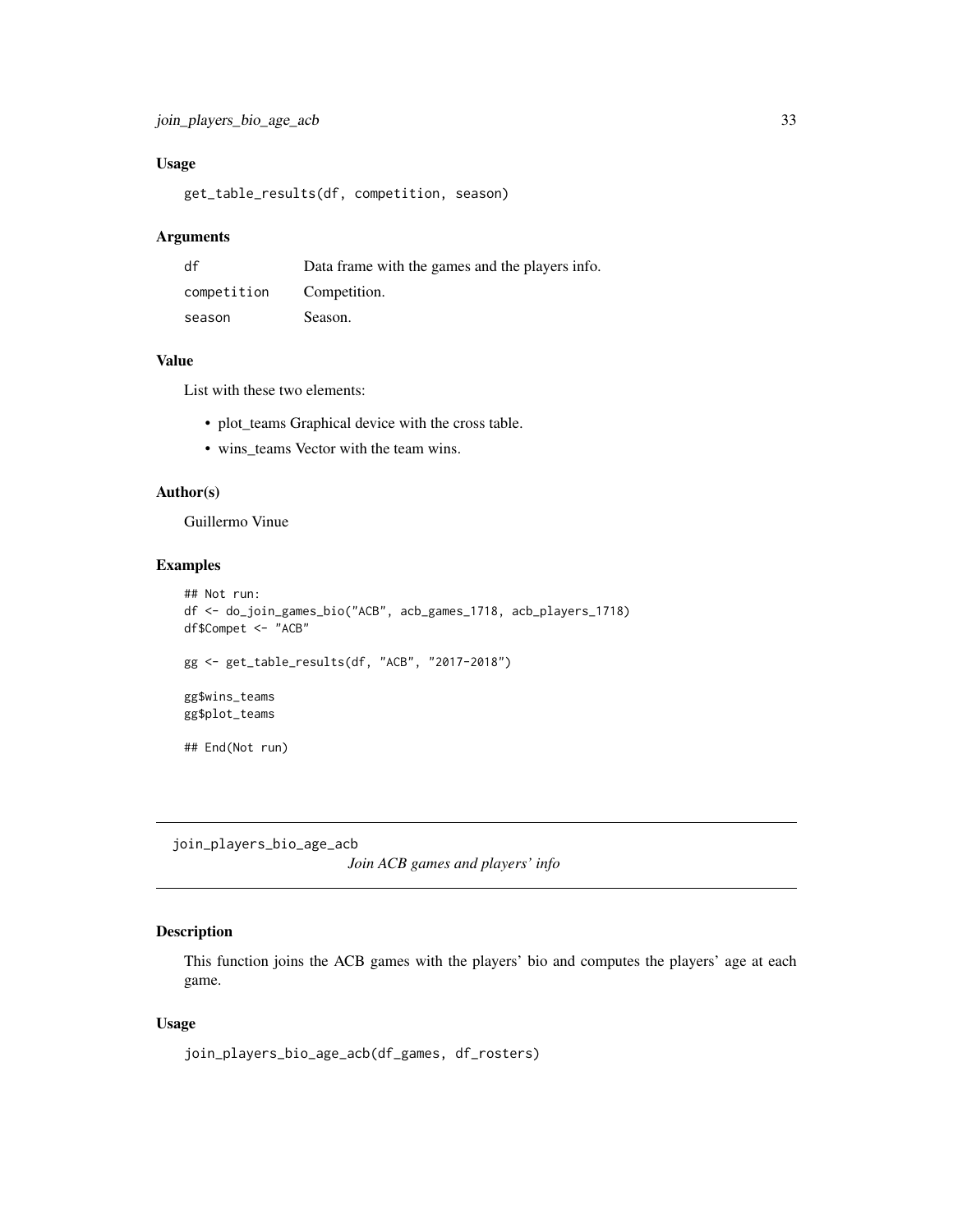### <span id="page-33-0"></span>Arguments

| df_games   | Data frame with the games.                           |
|------------|------------------------------------------------------|
| df_rosters | Data frame with the biography of the roster players. |

## Value

Data frame.

### Author(s)

Guillermo Vinue

### See Also

[do\\_join\\_games\\_bio](#page-8-1)

## Examples

df <- join\_players\_bio\_age\_acb(acb\_games\_1718, acb\_players\_1718)

<span id="page-33-1"></span>join\_players\_bio\_age\_euro

*Join Euroleague and Eurocup games and players' info*

### Description

This function joins the Euroleague/Eurocup games with the players' bio and computes the players' age at each game.

### Usage

```
join_players_bio_age_euro(df_games, df_rosters)
```
### Arguments

| df_games   | Data frame with the games.                           |
|------------|------------------------------------------------------|
| df_rosters | Data frame with the biography of the roster players. |

### Value

Data frame.

### Author(s)

Guillermo Vinue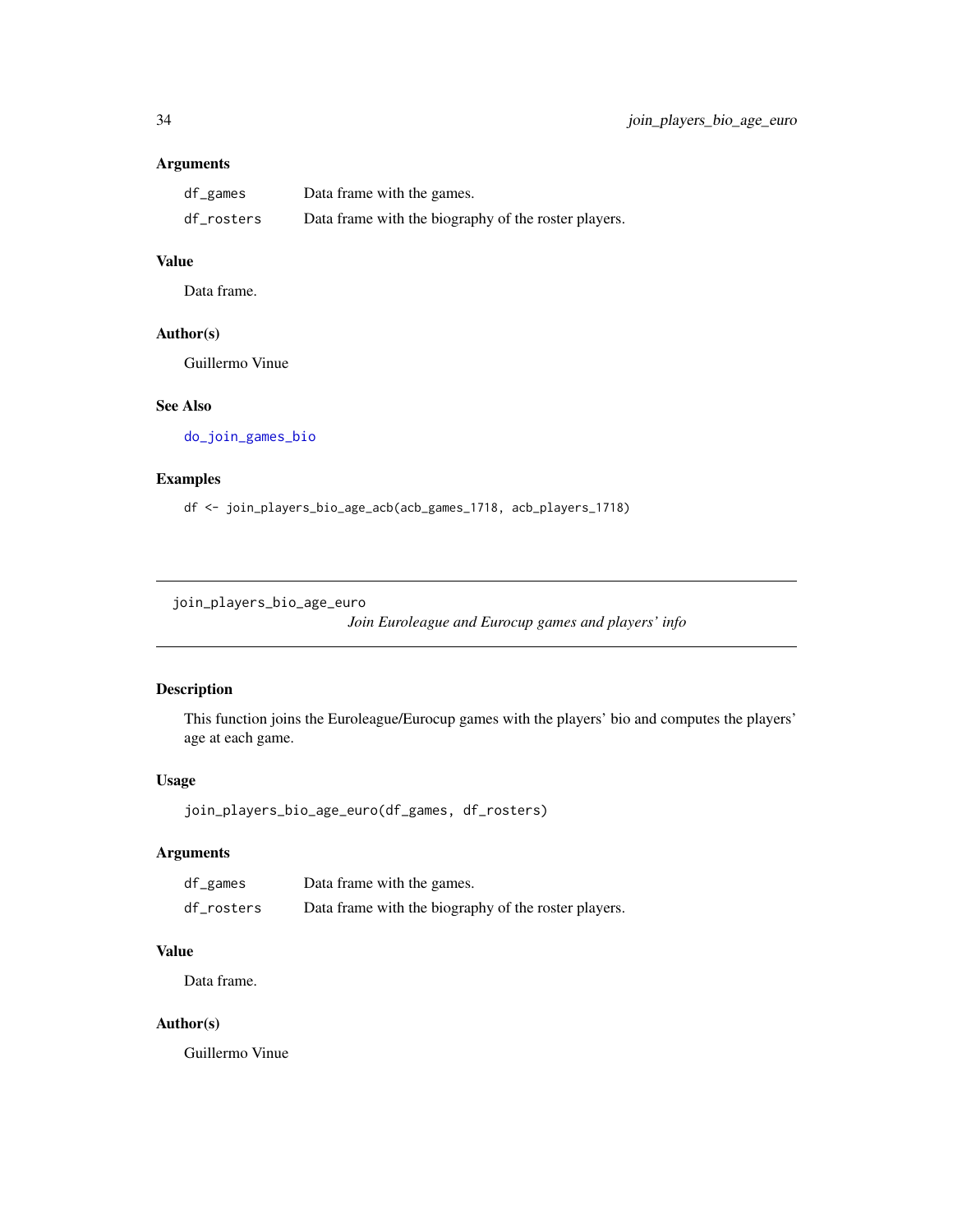### <span id="page-34-0"></span>scraping\_games\_acb 35

#### See Also

[do\\_join\\_games\\_bio](#page-8-1)

#### Examples

df <- join\_players\_bio\_age\_euro(euroleague\_games\_1718, euroleague\_players\_1718)

<span id="page-34-1"></span>scraping\_games\_acb *ACB player game finder data*

#### Description

This function allows us to get all the player game finder data for all the desired ACB seasons available from: <https://www.acb.com>.

#### Usage

scraping\_games\_acb(type\_league, nums, year, verbose = TRUE, accents = FALSE, r\_user = "guillermo.vinue@uv.es")

#### Arguments

| String. If competition is ACB, to scrape ACB league games ("ACB"), Copa<br>del Rey games ("CREY") or Supercopa games ("SCOPA").                                                                 |
|-------------------------------------------------------------------------------------------------------------------------------------------------------------------------------------------------|
| Numbers corresponding to the website to scrape.                                                                                                                                                 |
| Season, e.g. 2017-2018.                                                                                                                                                                         |
| Should R report information on progress? Default TRUE.                                                                                                                                          |
| Should we keep the Spanish accents? The recommended option is to remove<br>them, so default FALSE.                                                                                              |
| Email to identify the user when doing web scraping. This is a polite way to do<br>web scraping and to certify that the user is working as transparently as possible<br>with a research purpose. |
|                                                                                                                                                                                                 |

#### Details

The official website of the Spanish basketball league ACB used to present the statistics of each game in a php website, such as: https://www.acb.com/fichas/LACB62090.php.

In some cases, https://www.acb.com/fichas/LACB60315.php didn't exist, so for these cases is where we can use the httr package.

In [https://www.uv.es/vivigui/docs/acb\\_scraping.pdf](https://www.uv.es/vivigui/docs/acb_scraping.pdf) a document is available with the exact numbers xxxxx related to https://www.acb.com/fichas/LACBxxxxx.php for some seasons.

#### Value

A data frame with the player game finder data.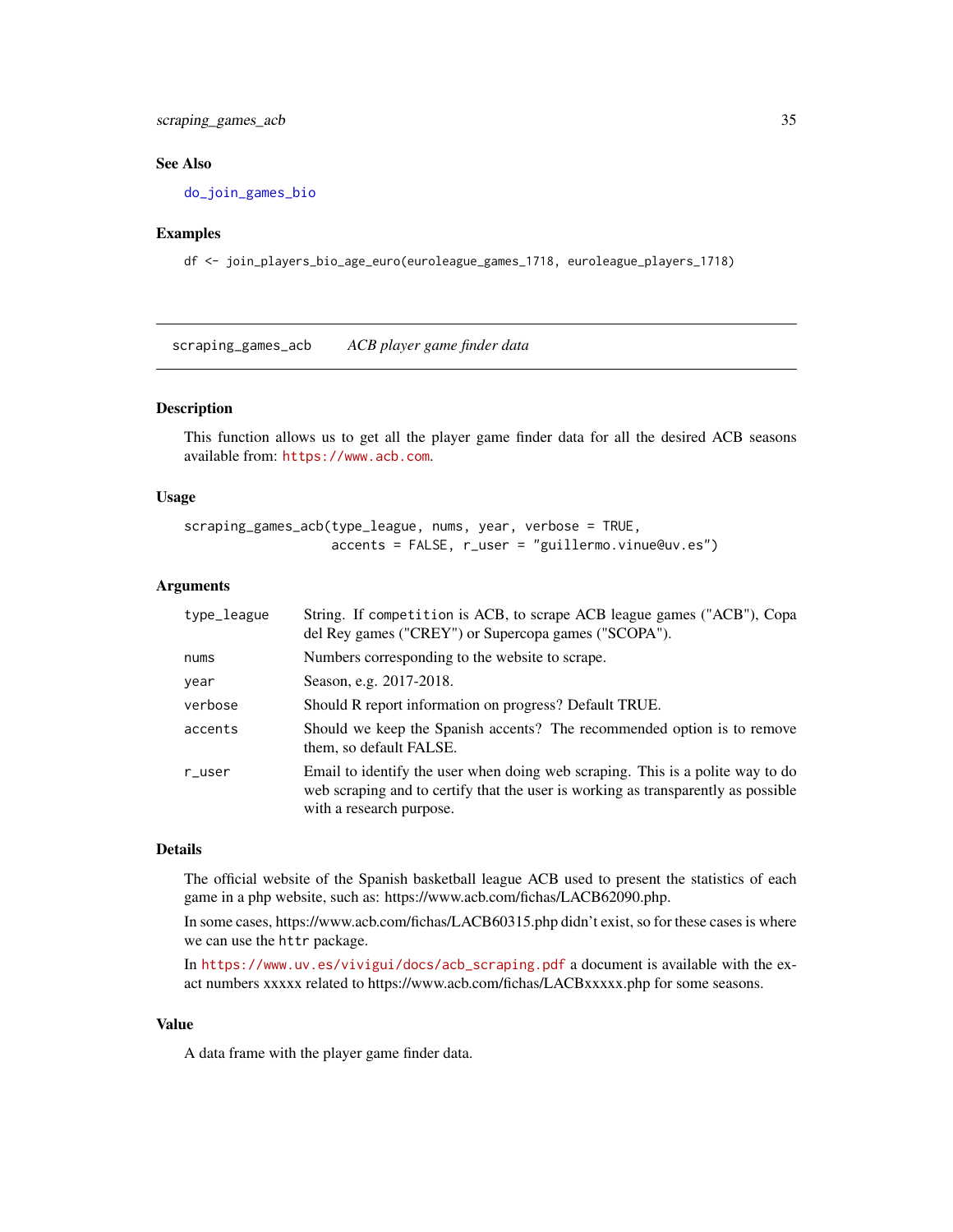Note

In addition to use the email address to stay identifiable, the function also contains two headers regarding the R platform and version used.

Furthermore, even though in the robots.txt file at <https://www.acb.com/robots.txt>, there is no information about scraping limitations and all robots are allowed to have complete access, the function also includes the command Sys.sleep(2) to pause between requests for 2 seconds. In this way, we don't bother the server with multiple requests and we do carry out a friendly scraping.

#### Author(s)

Guillermo Vinue

### See Also

[do\\_scraping\\_games](#page-11-1)

#### Examples

```
## Not run:
# Not needed to scrape every time the package is checked, built and installed.
df1 <- scraping_games_acb(type_league = "ACB", nums = 62001:62002, year = "2017-2018",
                          verbose = TRUE, accents = FALSE,
                          r_user = "guillermo.vinue@uv.es")
```
## End(Not run)

<span id="page-35-1"></span>scraping\_games\_euro *Euroleague and Eurocup player game finder data*

#### **Description**

This function allows us to get all the player game finder data for all the desired Euroleague and Eurocup seasons available from <https://www.euroleague.net/main/results> and [https://www.](https://www.eurocupbasketball.com/eurocup/games/results) [eurocupbasketball.com/eurocup/games/results](https://www.eurocupbasketball.com/eurocup/games/results), respectively.

#### Usage

```
scraping_games_euro(competition, nums, year, verbose = TRUE,
                    r_user = "guillermo.vinue@uv.es")
```
### **Arguments**

| competition | String. Options are "Euroleague" and "Eurocup".                  |
|-------------|------------------------------------------------------------------|
| nums        | Numbers corresponding to the website from which scraping.        |
| year        | Year when the season starts. 2017 refers to 2017-2018 and so on. |
| verbose     | Should R report information on progress? Default TRUE.           |

<span id="page-35-0"></span>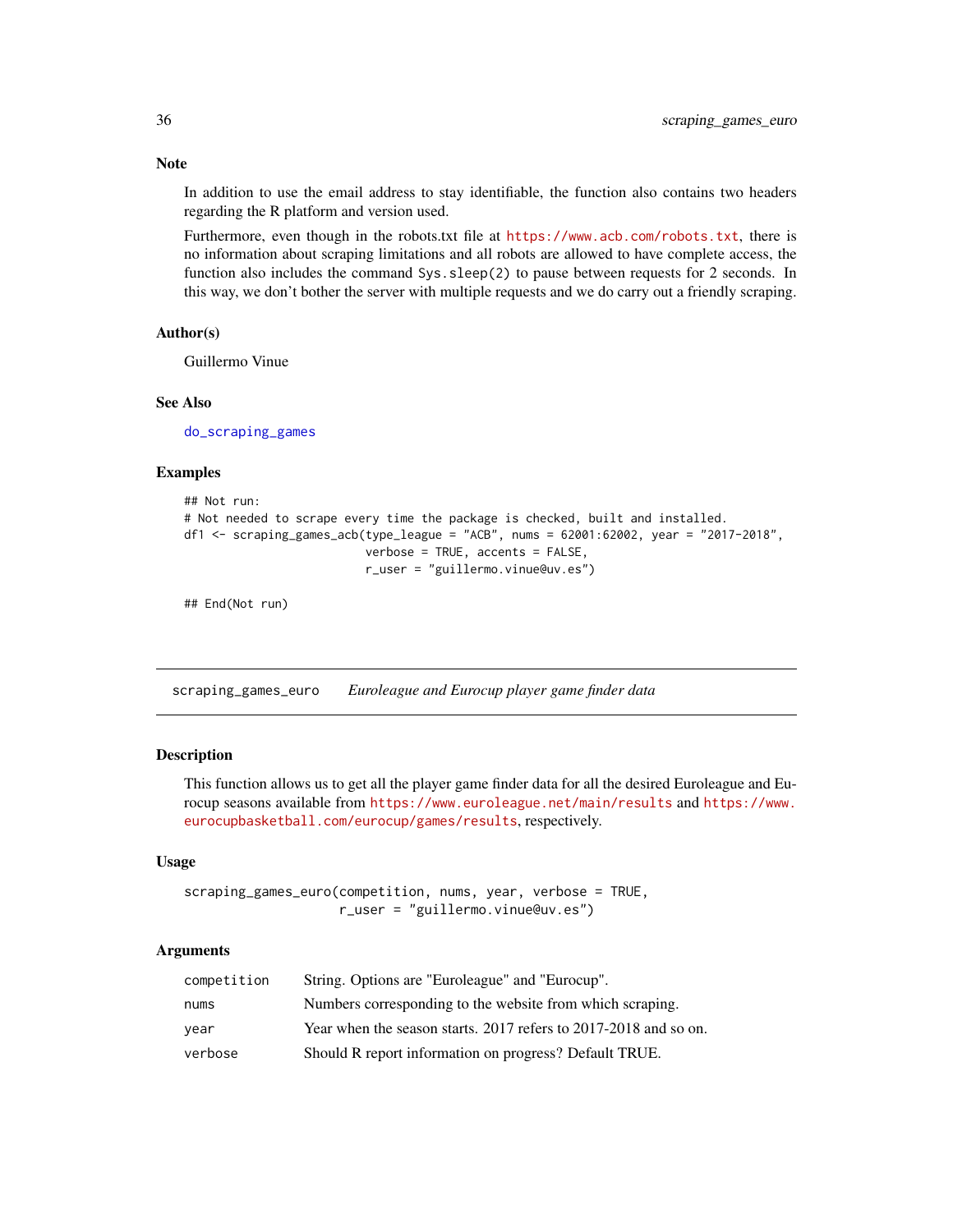<span id="page-36-0"></span>r\_user Email to identify the user when doing web scraping. This is a polite way to do web scraping and to certify that the user is working as transparently as possible with a research purpose.

#### Details

See the examples in [get\\_games\\_rosters](#page-21-1) to see the game numbers to scrape in each season.

#### Value

A data frame with the player game finder data.

### Note

In addition to use the email address to stay identifiable, the function also contains two headers regarding the R platform and version used.

Furthermore, in the robots.txt file located at <https://www.euroleague.net/robots.txt> and [https](https://www.eurocupbasketball.com/robots.txt): [//www.eurocupbasketball.com/robots.txt](https://www.eurocupbasketball.com/robots.txt) there is the Crawl-delay field which asks crawlers to pause between requests for 15 seconds. This is done by adding to the function the command Sys.sleep(15).

#### Author(s)

Guillermo Vinue

#### See Also

[do\\_scraping\\_games](#page-11-1)

#### Examples

```
## Not run:
# Not needed to scrape every time the package is checked, built and installed.
# It takes 15 seconds as it is required in https://www.euroleague.net/robots.txt
df1 <- do_scraping_games(competition = "Euroleague", nums = 1:2,
                        year = "2017", verbose = TRUE, r_user ="guillermo.vinue@uv.es")
```
## End(Not run)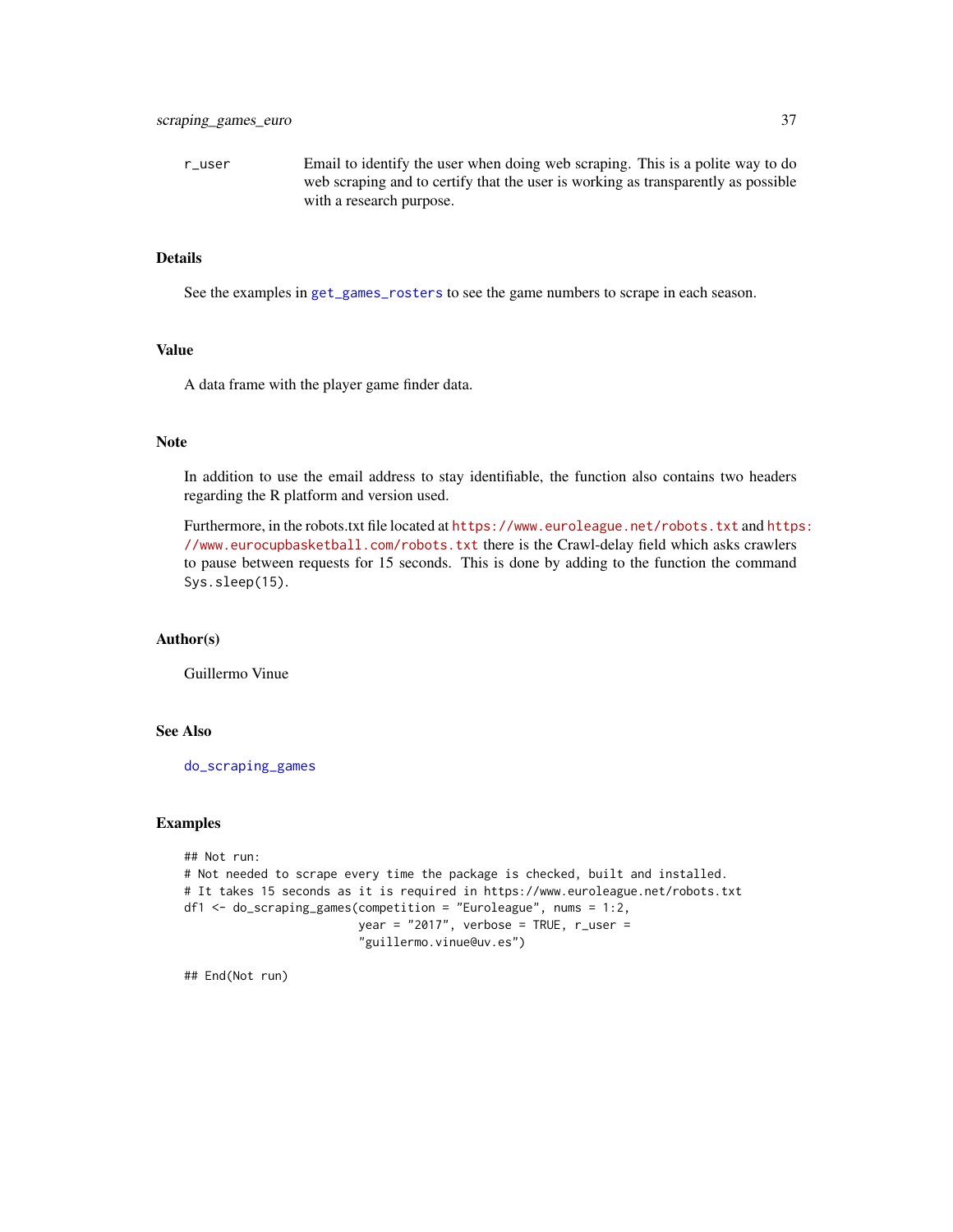<span id="page-37-0"></span>scraping\_rosters\_acb *ACB players' profile*

### Description

This function allows us to obtain the basic information of each player, including his birth date. Then, we will be able to compute the age that each player had in the date that he played each game. The website used to collect information is <https://www.acb.com>.

#### Usage

```
scraping_rosters_acb(pcode, verbose = TRUE, accents = FALSE,
                     r_user = "guillermo.vinue@uv.es")
```
### Arguments

| pcode   | Code corresponding to the player's website to scrape.                                                                                                                                                |
|---------|------------------------------------------------------------------------------------------------------------------------------------------------------------------------------------------------------|
| verbose | Should R report information on progress? Default TRUE.                                                                                                                                               |
| accents | Should we keep the Spanish accents? The recommended option is to remove<br>them, so default FALSE.                                                                                                   |
| r_user  | Email user to identify the user when doing web scraping. This is a polite way<br>to do web scraping and to certify that the user is working as transparently as<br>possible with a research purpose. |

### Details

Some players have a particular licence, which does not necessarily match with their nationality, in order not to be considered as a foreign player, according to the current ACB rules.

### Value

Data frame with eight columns:

- CombinID: Unique ID to identify the players.
- Player: Player's name.
- Position: Player's position on the court.
- Height: Player's height.
- Date\_birth: Player's birth date.
- Nationality: Player's nationality.
- Licence: Player's licence.
- Website\_player: Website.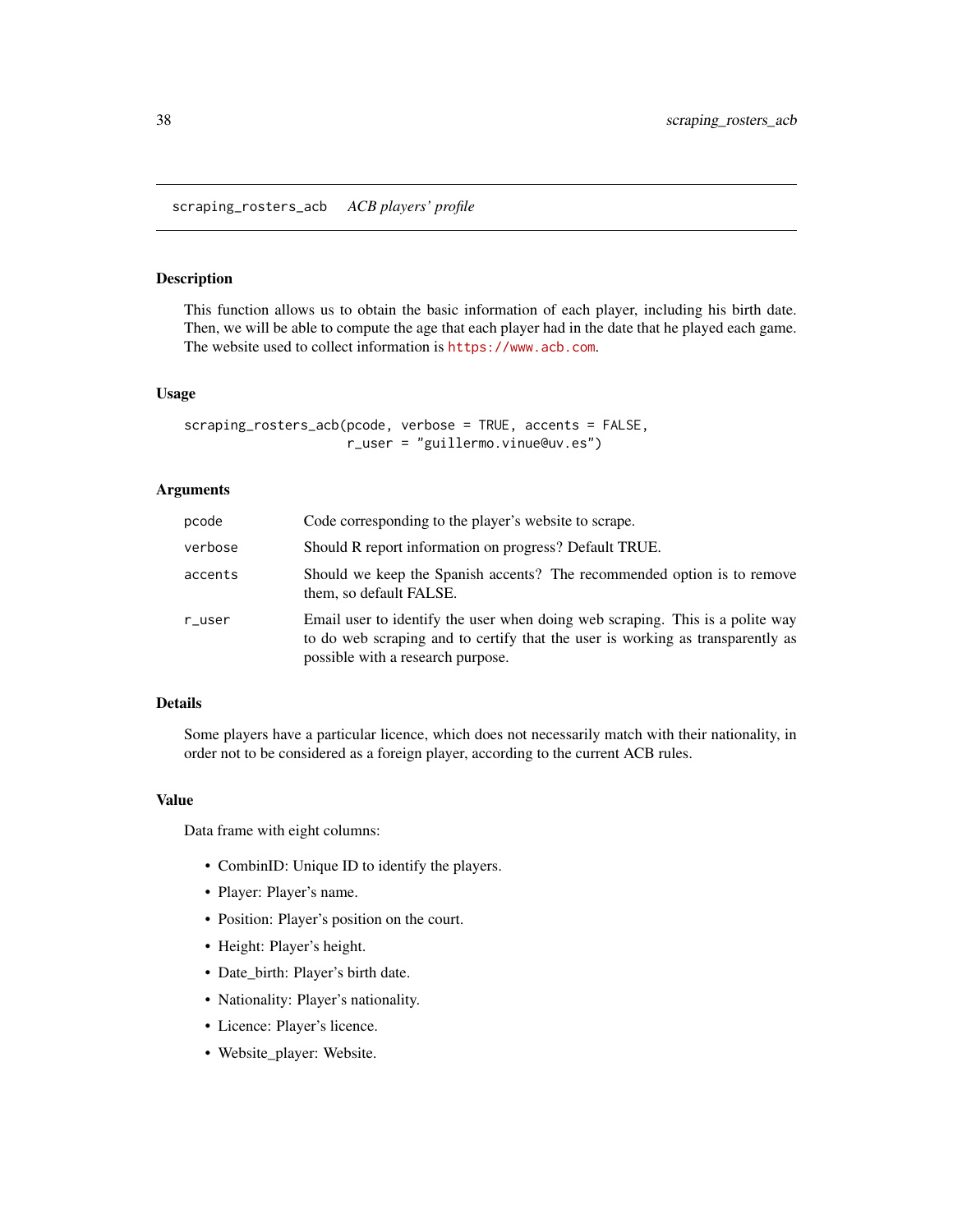#### <span id="page-38-0"></span>Note

In addition to use the email address to stay identifiable, the function also contains two headers regarding the R platform and version used.

Furthermore, even though in the robots.txt file at <https://www.acb.com/robots.txt>, there is no information about scraping limitations and all robots are allowed to have complete access, the function also includes the command Sys.sleep(2) to pause between requests for 2 seconds. In this way, we don't bother the server with multiple requests and we do carry out a friendly scraping.

#### Author(s)

Guillermo Vinue

#### See Also

[do\\_scraping\\_rosters](#page-12-1)

#### Examples

```
## Not run:
# Not needed to scrape every time the package is checked, built and installed.
df_bio <- scraping_rosters_acb("56C", verbose = TRUE, accents = FALSE,
                               r_user = "guillermo.vinue@uv.es")
```
## End(Not run)

<span id="page-38-1"></span>scraping\_rosters\_euro *Euroleague and Eurocup players' profile*

### Description

This function allows us to obtain the basic information of each Euroleague/Eurocup player, including his birth date. Then, we will be able to compute the age that each player had in the date that he played each game. The websites used to collect information are <https://www.euroleague.net> and <https://www.eurocupbasketball.com>.

#### Usage

```
scraping_rosters_euro(competition, pcode, year, verbose = TRUE,
                      r_user = "guillermo.vinue@uv.es")
```
### Arguments

| competition | String. Options are "Euroleague" and "Eurocup".                  |
|-------------|------------------------------------------------------------------|
| pcode       | Code corresponding to the player's website to scrape.            |
| vear        | Year when the season starts. 2017 refers to 2017-2018 and so on. |
| verbose     | Should R report information on progress? Default TRUE.           |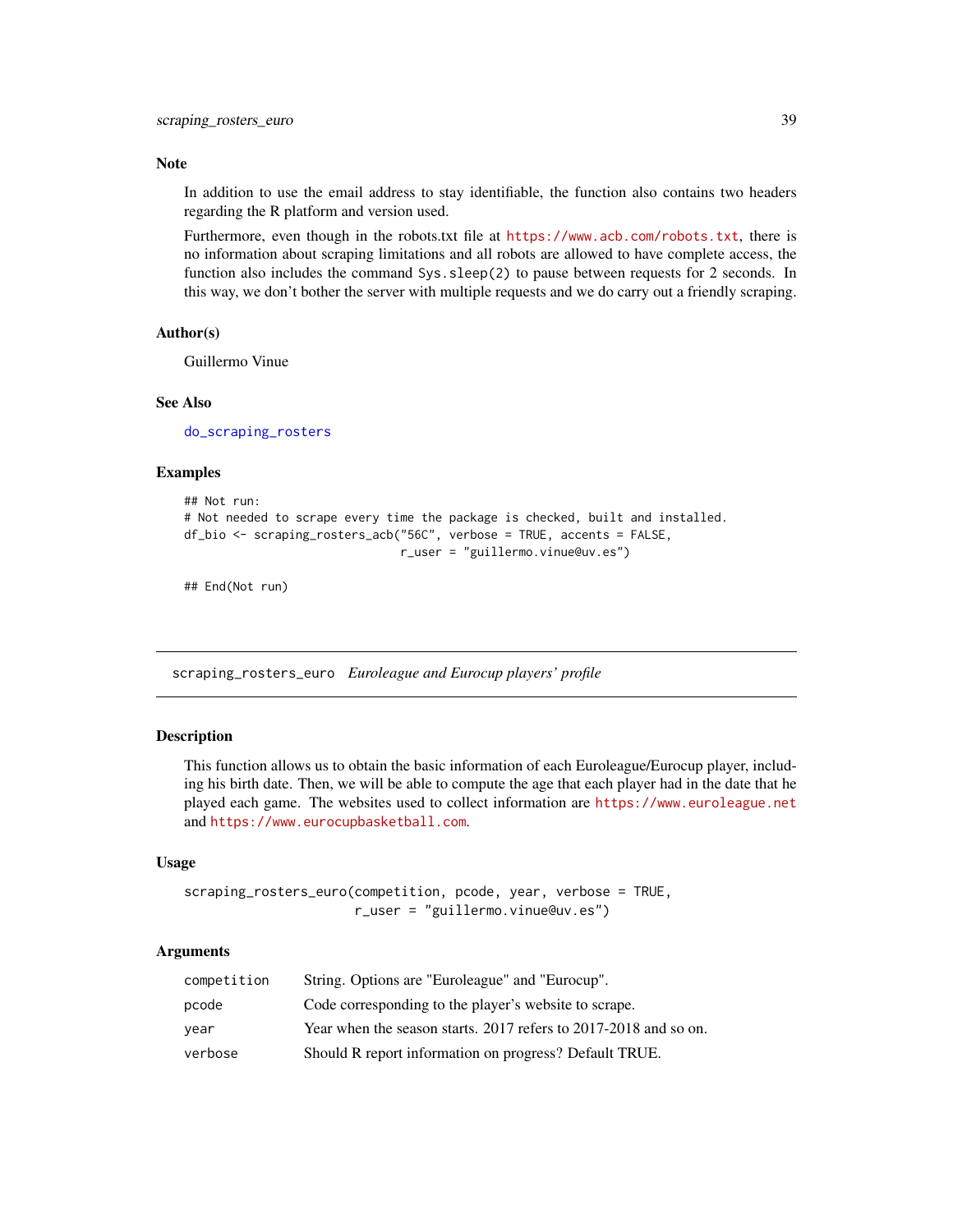<span id="page-39-0"></span>r\_user Email user to identify the user when doing web scraping. This is a polite way to do web scraping and to certify that the user is working as transparently as possible with a research purpose.

### Value

Data frame with seven columns:

- CombinID: Unique ID to identify the players.
- Player: Player's name.
- Position: Player's position on the court.
- Height: Player's height.
- Date\_birth: Player's birth date.
- Nationality Player's nationality.
- Website\_player: Website.

#### Note

In addition to use the email address to stay identifiable, the function also contains two headers regarding the R platform and version used.

Furthermore, in the robots.txt file located at <https://www.euroleague.net/robots.txt> and [https](https://www.eurocupbasketball.com/robots.txt): [//www.eurocupbasketball.com/robots.txt](https://www.eurocupbasketball.com/robots.txt) there is the Crawl-delay field which asks crawlers to pause between requests for 15 seconds. This is done by adding to the function the command Sys.sleep(15).

### Author(s)

Guillermo Vinue

### See Also

[do\\_scraping\\_rosters](#page-12-1)

#### Examples

```
## Not run:
# Not needed to scrape every time the package is checked, built and installed.
# It takes 15 seconds as it is required in https://www.euroleague.net/robots.txt
df_bio <- scraping_rosters_euro("Euroleague", "005791", "2017", verbose = TRUE,
                                 r_user = "guillermo.vinue@uv.es")
```
## End(Not run)